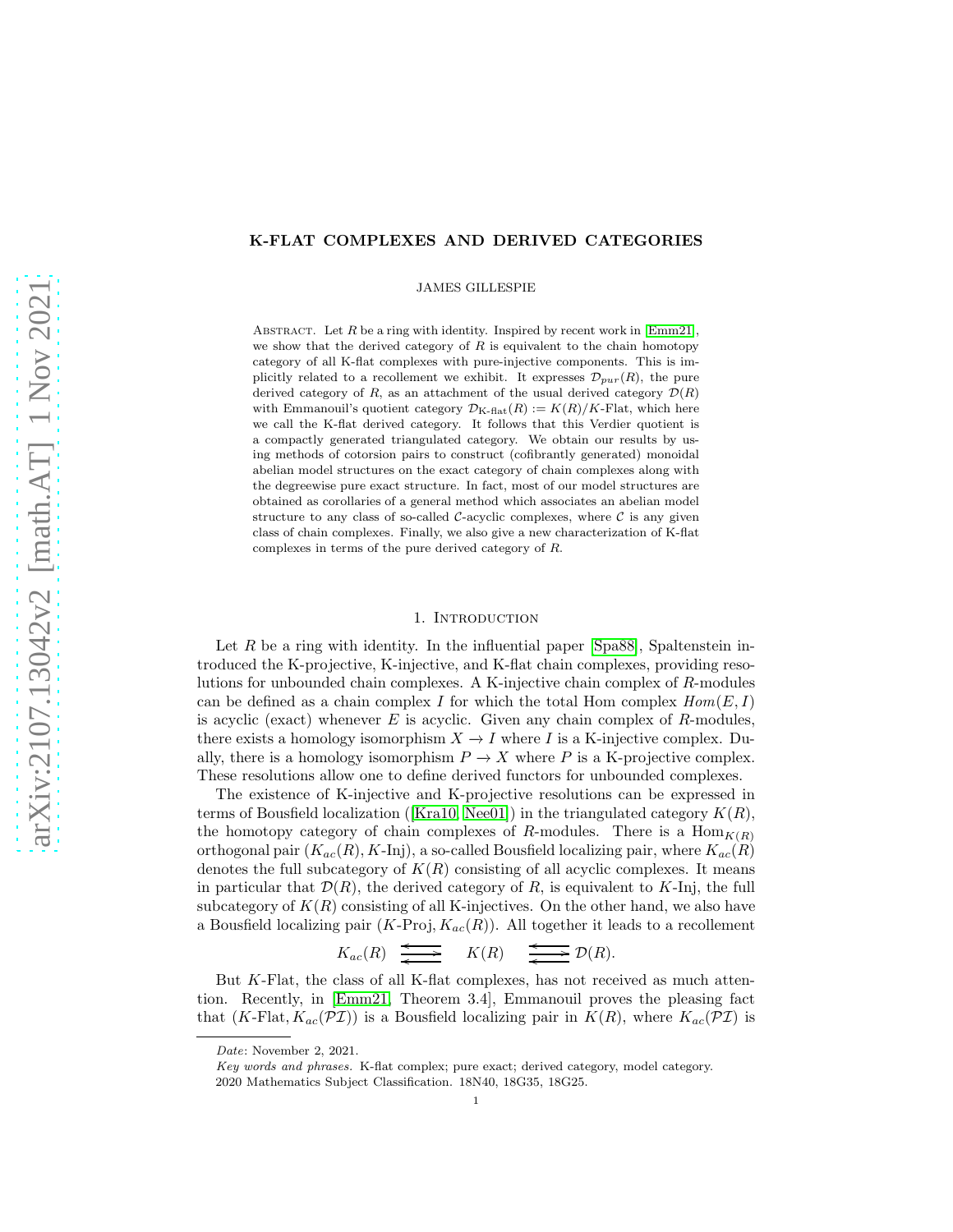the full subcategory of  $K(R)$  consisting of all acyclic complexes that are homotopy equivalent to a complex of pure-injective R-modules. It means that the K-flat complexes, which are defined as those complexes  $X$  for which the chain complex tensor product  $-\otimes_R X$  preserves acyclicity, can be defined in terms of  $\text{Hom}_{K(R)}$ orthogonality: They are the left  $\text{Hom}_{K(R)}$  orthogonal of  $K_{ac}(\mathcal{PI})$ . Moreover, it means that the Verdier quotient of  $K(R)$  by the thick subcategory of all K-flat complexes is equivalent to  $K_{ac}(\mathcal{PI})$ .

In this paper, we also study Emmanouil's quotient category

$$
\mathcal{D}_{K\text{-flat}}(R) := K(R)/K\text{-Flat},
$$

which for convenience we call the  $K$ -flat derived category of R. First, we lift the orthogonality in  $K(R)$  between K-Flat and  $K_{ac}(\mathcal{PI})$  to the full chain complex category,  $Ch(R)$ , by constructing a complete cotorsion pair in this category. More accurately, this cotorsion pair is with respect to the exact category of chain complexes, along with the short exact sequences that are pure exact in each degree. In fact, this cotorsion pair represents an abelian model structure, in the sense of [\[Hov02\]](#page-14-1), and its homotopy category recovers  $\mathcal{D}_{K\text{-flat}}(R)$ . See Theorem [4.4.](#page-9-0) We also build a new monoidal abelian model structure for the usual derived category  $\mathcal{D}(R)$ , see Theorem [5.1.](#page-12-0) Its cofibrant objects are the K-flat complexes, and its fibrant objects are the chain complexes with a pure-injective  $R$ -module in each degree. The trivial objects in this model structure are the acyclic complexes, so its homotopy category is the usual derived category  $\mathcal{D}(R)$ . It follows that  $\mathcal{D}(R)$  is equivalent to the chain homotopy category of all K-flat complexes with pure-injective components.

In fact, the model structure for  $\mathcal{D}(R)$  is the right Bousfield localization (in the model category sense) of a model structure constructed by Stovicek for  $\mathcal{D}_{pur}(R)$ , the *pure* derived category of R, by our model for  $\mathcal{D}_{K\text{-flat}}(R)$ . More than that, we show in Theorem [5.2](#page-13-0) that we have a recollement

$$
\mathcal{D}_{K\text{-flat}}(R) \xrightarrow{\longleftarrow} \mathcal{D}_{pur}(R) \xrightarrow{\longleftarrow} \mathcal{D}(R)
$$

which when restricting the first two categories to fibrant objects becomes

$$
K_{ac}(\mathcal{PI}) \xrightarrow{\longleftarrow} K(\mathcal{PI}) \xrightarrow{\longleftarrow} \mathcal{D}(R).
$$

From this we conclude that the triangulated category  $\mathcal{D}_{K\text{-flat}}(R)$  is compactly generated.

In Corollary [4.5](#page-11-0) we prove what the author believes is a new characterization of K-flat chain complexes. They are precisely those complexes that are isomorphic in  $\mathcal{D}_{pur}(R)$  to a K-projective complex, or even one with projective components (a so-called DG-projective complex).

Our techniques utilize a combination of categorical purity in the category of chain complexes, along with a use of the degreewise pure exact structure on  $Ch(R)$ . Theorems [3.7](#page-6-0) and [3.9](#page-7-0) may be of interest in their own right. To describe them, suppose we are given any class C of chain complexes, and let  $\partial W$  be the class of all chain complexes W for which the chain complex tensor product  $C \otimes_R W$  is acyclic for all  $C \in \mathcal{C}$ . The two theorems show that  $\partial \mathcal{W}$  is the left side of a cotorsion pair that is so nice that it represents a model structure on  $\text{Ch}(R)$  with  $\mathcal{C}W$  the class of trivial objects. To prove these theorems, the author builds upon some techniques he learned from his coauthors in [\[EGO17\]](#page-14-2).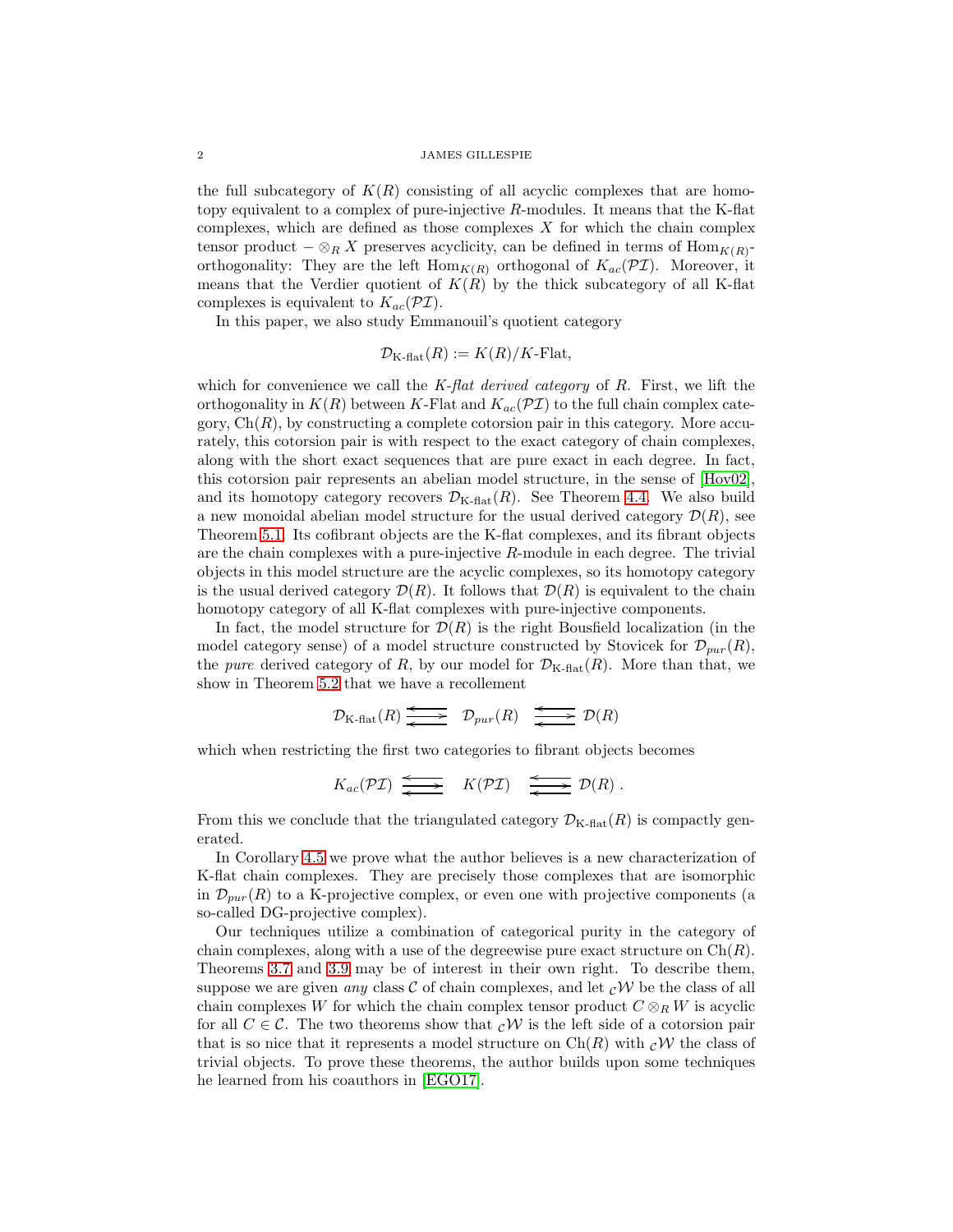### 2. Preliminaries

Throughout the paper,  $R$  denotes a ring with identity,  $R$ -Mod the category of left R-modules, and  $Ch(R)$  the category of chain complexes of left R-modules. We denote the opposite ring of R by  $R^{\circ}$ , and so we sometimes will write  $R^{\circ}$ -Mod to denote the category of right R-modules, and simlar for  $\text{Ch}(R^{\circ})$ . Our convention is that the differentials of our chain complexes lower degree, so  $\cdots \rightarrow X_{n+1} \xrightarrow{d_{n+1}}$  $X_n \stackrel{d_n}{\longrightarrow} X_{n-1} \longrightarrow \cdots$  is a chain complex. Given a chain complex X, the  $n^{th}$ suspension of X, denoted  $\Sigma^n X$ , is the complex given by  $(\Sigma^n X)_k = X_{k-n}$  and  $(d_{\Sigma^n X})_k = (-1)^n d_{k-n}$ . For a given R-module M, we denote the n-disk on M by  $D^{n}(M)$ . This is the complex consisting only of  $M \stackrel{1_M}{\longrightarrow} M$  concentrated in degrees n and  $n-1$ , and 0 elsewhere. We denote the n-sphere on M by  $S<sup>n</sup>(M)$ , and this is the complex consisting only of  $M$  in degree  $n$  and 0 elsewhere.

The chain homotopy category of R is denoted  $K(R)$ . Recall that its objects are also chain complexes but its morphisms are chain homotopy classes of chain maps.

Given two chain complexes  $X, Y \in \text{Ch}(R)$ , the total Hom chain complex will be denoted by  $Hom(X, Y)$ . It is the complex of abelian groups

$$
\cdots \to \prod_{k \in \mathbb{Z}} \text{Hom}_R(X_k, Y_{k+n}) \xrightarrow{\delta_n} \prod_{k \in \mathbb{Z}} \text{Hom}_R(X_k, Y_{k+n-1}) \to \cdots,
$$

where  $(\delta_n f)_k = d_{k+n} f_k - (-1)^n f_{k-1} d_k$ . Its homology satisfies  $H_n[Hom(X, Y)] =$  $K(R)(X,\Sigma^{-n}Y).$ 

We recall too the usual tensor product of chain complexes. Given  $X \in \text{Ch}(R^{\circ})$ and  $Y \in \text{Ch}(R)$ , their tensor product  $X \otimes_R Y$  is defined by

$$
(X\otimes_R Y)_n=\bigoplus_{i+j=n}(X_i\otimes_R Y_j)
$$

in degree *n*. The boundary map  $\delta_n$  is defined on the generators by the formula  $\delta_n(x \otimes y) = dx \otimes y + (-1)^{|x|}x \otimes dy$ , where |x| is the degree of the element x.

<span id="page-2-0"></span>2.1. The modified Hom and Tensor complexes. The above  $Hom$  is often referred to as the *internal hom*, for in the case that R is commutative,  $Hom(X, Y)$ is again an object of  $\text{Ch}(R)$ . Note that the cycles in degree 0 of the internal hom coincide with the *external hom* functor:  $Z_0[Hom(X, Y)] \cong Hom_{Ch(R)}(X, Y)$ . This idea in fact is useful to define an alternate internal hom as follows. Given  $X, Y \in Ch(R)$ , we define  $\overline{Hom}(X, Y)$  to be the complex

$$
\overline{Hom}(X,Y)_n = Z_n Hom(X,Y)
$$

with differential

$$
\lambda_n : \overline{Hom}(X, Y)_n \to \overline{Hom}(X, Y)_{n-1}
$$

defined by  $(\lambda f)_k = (-1)^n d_{k+n} f_k$ . Notice that the degree n component of  $\overline{Hom}(X, Y)$ is exactly  $\text{Hom}_{\text{Ch}(R)}(X,\Sigma^{-n}Y)$ . In this way we get an internal hom  $\overline{Hom}$  which is useful for categorical considerations in Ch(R). For example,  $\overline{Hom}(X, -)$  is a left exact functor, and is exact if and only if X is projective in the category  $Ch(R)$ . On the other hand,  $\overline{Hom}(-, Y)$  is exact if and only if Y is injective in Ch(R).

Similarly, the usual tensor product of chain complexes does not characterize categorical flatness. For this we need the modified tensor product and its left derived torsion functor from [\[EGR97\]](#page-14-3) and [\[GR99\]](#page-14-4). We will denote it by  $\overline{\otimes}$ , and it is defined in terms of the usual tensor product  $\otimes_R$  as follows. Given a complex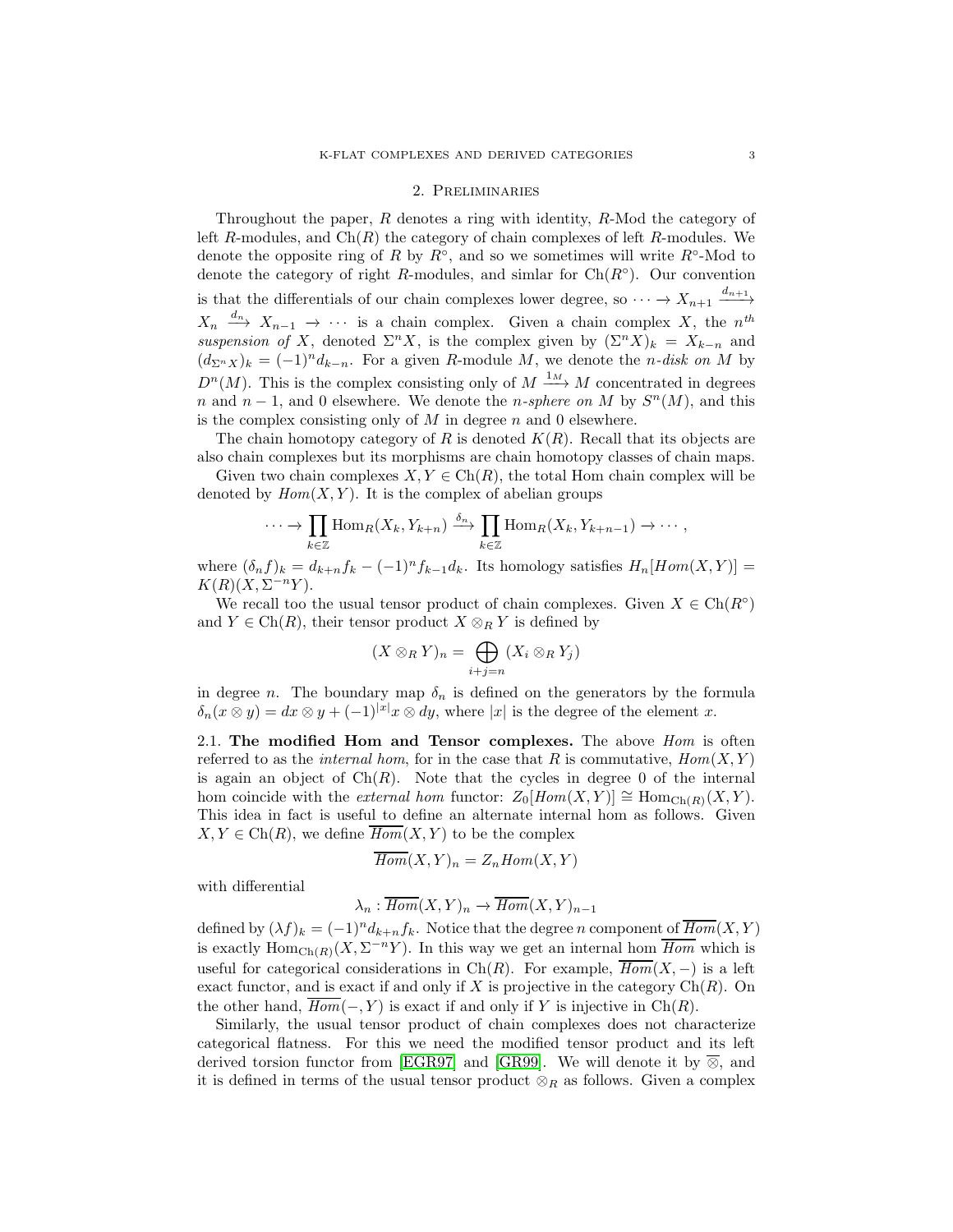X of right R-modules and a complex Y of left R-modules, we define  $X\overline{\otimes} Y$  to be the complex whose  $n^{\text{th}}$  entry is  $(X \otimes_R Y)_n / B_n(X \otimes_R Y)$  with boundary map  $(X \otimes_R Y)_n / B_n(X \otimes_R Y) \to (X \otimes_R Y)_{n-1} / B_{n-1}(X \otimes_R Y)$  given by

$$
\overline{x\otimes y}\mapsto \overline{dx\otimes y}.
$$

This defines a complex and we get a bifunctor  $-\overline{\otimes}-$  which is right exact in each variable.

<span id="page-3-1"></span>2.2. Cotorsion pairs and abelian model structures. Besides chain complexes, this paper heavily uses standard facts about cotorsion pairs and abelian model categories. Standard references for cotorsion pairs include [\[EJ00\]](#page-14-5) and [\[GT06\]](#page-14-6) and the connection to abelian model categories can be found in [\[Hov02\]](#page-14-1), [Gil11], and [\[Gil16d\]](#page-14-7). Basic language associated to exact categories, in the sense of Quillen, from [Qui73], [\[Kel90\]](#page-14-8), and [Büh10] will also be used. It may help the reader to know that, because of [\[Gil16a,](#page-14-9) Appendix B], an exact structure (in the sense of Quillen) on an abelian category is the same thing as a proper class of short exact sequences (in the sense of Mac Lane). So on abelian categories, such as  $Ch(R)$ , there is no difference between an exact model structure in the sense of [Gil11] and an abelian model structure compatible with a proper class of short exact sequences as in [\[Hov02\]](#page-14-1).

## 3. PURE EXACT STRUCTURES

Let R be a ring. We will be considering the category R-Mod of (left) R-modules along with the class  $\mathcal{P}ur$  of pure exact sequences. This gives us an exact structure  $(R\text{-Mod}, \mathcal{P}ur)$  which we will denote by  $R\text{-Mod}_{pur}$ . We let A denote the class of all R-modules and  $\mathcal{PI}$  denote the class of all pure-injective R-modules. It is immediate that we have a cotorsion pair  $(\mathcal{A}, \mathcal{PI})$  in R-Mod<sub>pur</sub>. It is known to be a complete cotorsion pair: For example, for any  $R$ -module  $M$ , there is a pure embedding  $M \to M^{++}$  where  $M^{++} = \text{Hom}_{\mathbb{Z}}(\text{Hom}_{\mathbb{Z}}(M,\mathbb{Q}/\mathbb{Z}),\mathbb{Q}/\mathbb{Z})$  is a pure-injective Rmodule [\[EJ00,](#page-14-5) Prop. 5.3.9].

The exact structure R-Mod<sub>pur</sub> lifts to an exact structure on  $\text{Ch}(R)$ , the category of chain complexes. We let  $\text{Ch}(R)_{pur}$  denote this exact category whose short exact sequences are pure exact sequences of R-modules in each degree. We will denote the associated Yoneda Ext group of all (equivalence classes of) degreewise pure short exact sequences by  $\text{Ext}^1_{pur}(X, Y)$ . The following proposition tells us that we can use  $\text{Ext}^1_{pur}$  to construct complete cotorsion pairs in  $\text{Ch}(R)_{pur}$  by the usual method of cogenerating by a set.

<span id="page-3-0"></span>**Proposition 3.1.** Let S be any set (not a proper class) of chain complexes. Then  $($ <sup> $\perp$ </sup> $(S^{\perp}), S^{\perp})$  is a functorially complete cotorsion pair with respect to the degreewise pure exact structure Ch $(R)_{pur}$ . Moreover, the class  $\perp(S^{\perp})$  consists precisely of direct summands (retracts) of transfinite degreewise pure extensions of complexes in S.

Proof. This is a special instance of [\[Gil16a,](#page-14-9) Prop. 5.4] and the "Remark 2" that follows it. (The functors denoted by G- $\text{Ext}^1_{\text{Ch}(\mathcal{G})}$  in the first paragraph of that proof should really be denoted G- $\text{Ext}_{\mathcal{G}}^1$ , as in the paragraph before [\[Gil16a,](#page-14-9) Lemma 4.2].) The category  $Ch(\mathcal{G})_G$  of [\[Gil16a,](#page-14-9) Remark 2] is discussed in [Gil16a, Section 4.1] and yields  $\text{Ch}(R)_{pur}$  when the set of generators  $\{G_i\}$  is a representative set of all finitely presented  $R$ -modules.  $\Box$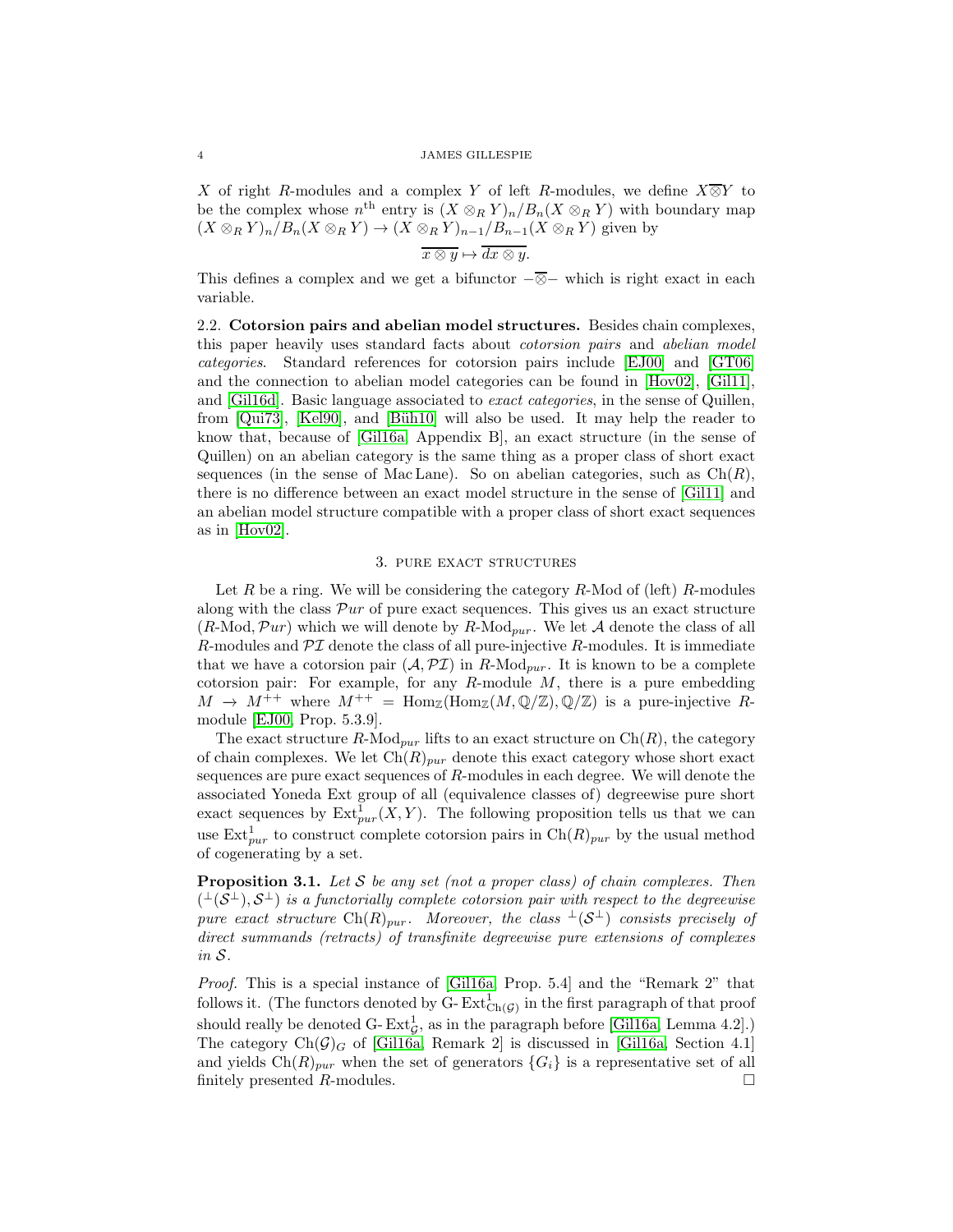3.1. C-acyclic complexes. We will prove a very general theorem and apply it to partially recover a result of Stovicek, see Theorem [4.3,](#page-8-0) and also to obtain a cotorsion pair version of Emmanouil's result that the K-flats are the left side of a Bousfield localizing pair. To do so, we make the following definition.

**Definition 3.2.** Let  $\mathcal C$  be a fixed class of chain complexes of (right) R-modules. We will say that a chain complex W of (left) R-modules is  $C$ -acyclic if  $C \otimes_R W$  is acyclic for all  $C \in \mathcal{C}$ . We let  $\partial \mathcal{W}$  denote the class of all C-acyclic complexes W.

For examples, when  $\mathcal C$  is the class of all complexes, then the C-acyclic com-plexes are the pure acyclic complexes; see Definition [4.1.](#page-8-1) If  $\mathcal C$  is the class of all acyclic complexes, then the  $C$ -acyclic complexes are Spaltenstein's K-flat complexes from [\[Spa88\]](#page-15-0). And, the  $\{S^0(R)\}$ -acyclic complexes are the usual acyclic complexes. These three examples will play the central role in the next section.

<span id="page-4-0"></span>**Proposition 3.3.** Let C be a fixed class of chain complexes of (right) R-modules. Then the class  $cW$  of all C-acyclic complexes satisfies the following properties.

- (1)  $cW$  is closed under direct sums, direct summands (retracts), and direct limits. Also,  $\partial \mathcal{W}$  contains all contractible complexes.
- (2)  $\mathcal{C} \mathcal{W}$  is thick in  $\mathrm{Ch}(R)_{pur}$ . That is, it satisfies the 2 out of 3 property with respect to short exact sequences of chain complexes that are pure exact in each degree.
- (3)  $\mathcal{C}W$  is closed under transfinite extensions in Ch(R)<sub>pur</sub>. That is, if X can be written as a transfinite extension  $X \cong \lim_{\alpha \leq \lambda} X_{\alpha}$  where each  $X_{\alpha} \to X_{\alpha+1}$ is a degreewise pure monomorphism, and  $\overline{X}_0$  and each  $X_{\alpha+1}/X_{\alpha}$  are Cacyclic, then  $X$  too is  $\mathcal{C}$ -acyclic.

Proof. The class of exact complexes of abelian groups is closed under direct sums, direct summands, and direct limits. For any chain complex C, the functor  $C \otimes_R$ commutes with direct sums, direct summands, and direct limits. So  $\mathcal{C}W$  is closed under these operations. As for the contractible complexes being  $C$ -acyclic, recall that any contractible complex X must take the form  $X \cong \bigoplus_{n \in \mathbb{Z}} D^n(M_n)$  for some modules  $\{M_n\}_{n\in\mathbb{Z}}$ . So then we have  $C\otimes_R X \cong \bigoplus_{n\in\mathbb{Z}}(C\otimes_R D^n(M_n))$ , and each  $C \otimes_R D^n(M_n)$  can be shown to be acyclic. For example, see [\[Wei94,](#page-15-2) Exercise 1.2.5].

Now let  $C \in \mathcal{C}$ , and consider a short exact sequence of chain complexes

$$
0 \to W \to X \to Y \to 0,
$$

pure exact in each degree. Then for all pairs of integers  $i, j$  we have short exact sequences

$$
0 \to C_i \otimes_R W_j \to C_i \otimes_R X_j \to C_i \otimes_R Y_j \to 0.
$$

Since short exact sequences are closed under direct sums, it follows that for each  $n \in \mathbb{Z}$  we have short exact sequences

$$
0 \to \bigoplus_{i+j=n} C_i \otimes_R W_j \to \bigoplus_{i+j=n} C_i \otimes_R X_j \to \bigoplus_{i+j=n} C_i \otimes_R Y_j \to 0.
$$

By definition, this is the degree  $n$  component of the tensor product, so we get a short exact sequence of chain complexes

$$
0 \to C \otimes_R W \to C \otimes_R X \to C \otimes_R Y \to 0.
$$

So then if 2 out of 3 of these are acyclic, so is the third. This shows  $c\mathcal{W}$  satisfies the 2 out of 3 property on short exact sequences.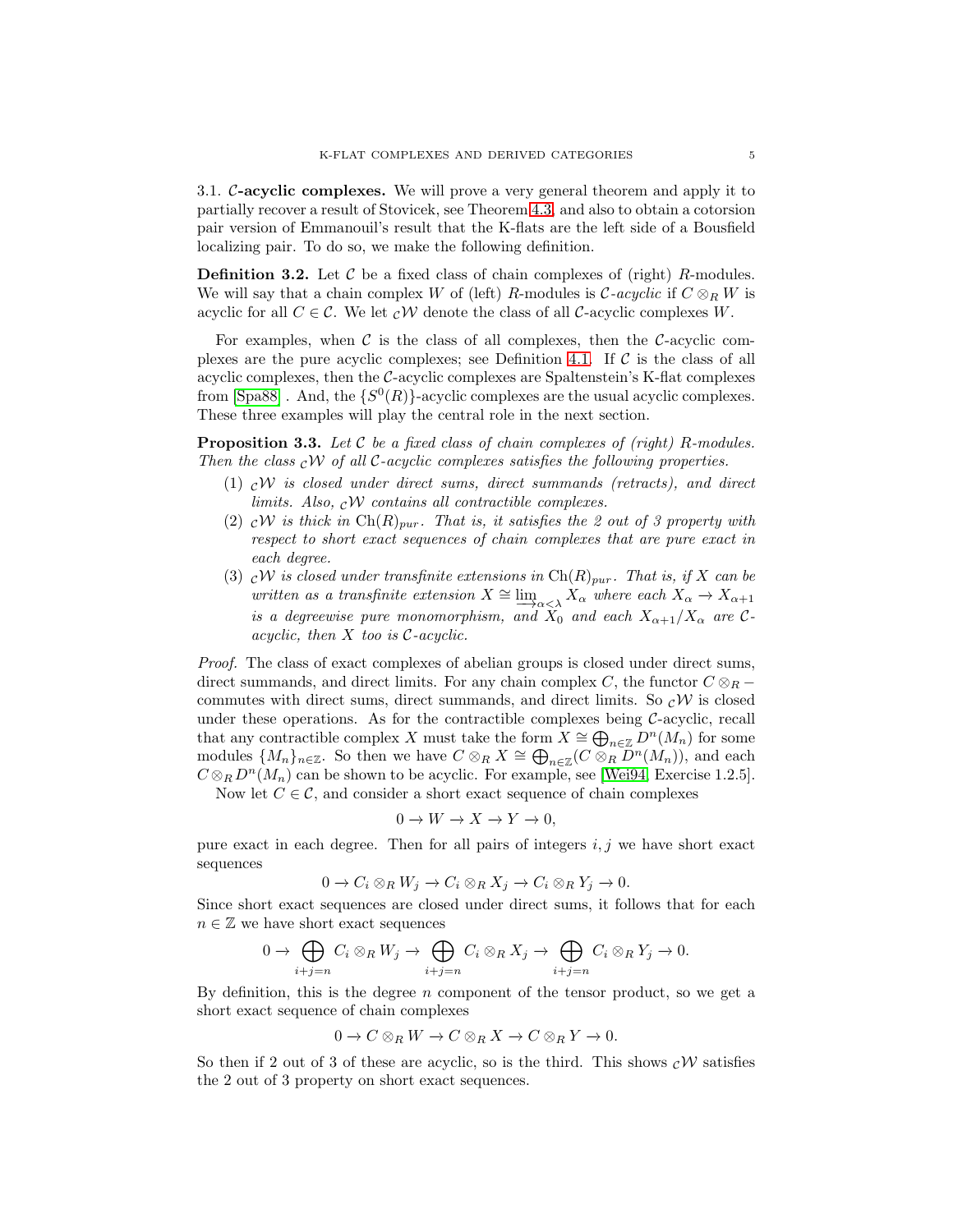So now it is easy to see that  $\mathcal{C}W$  is closed under transfinite extensions in  $\mathrm{Ch}(R)_{pur}$ . This follows from the fact that we have shown  $c\mathcal{W}$  to be closed under degreewise pure extensions, and under direct limits.  $\square$ 

3.2. Categorical purity. We've been considering the exact category  $\text{Ch}(R)_{pur}$ . It is the category of chain complexes along with the proper class of all degreewise pure exact sequences of R-modules. But there is also the (stronger) categorical notion of purity in the full abelian category  $Ch(R)$ , of chain complexes or R-modules. We are referring to the categorical tensor product  $X\overline{\otimes} Y$  introduced in [\[EGR97\]](#page-14-3), studied in [\[GR99\]](#page-14-4), and used in [\[Gil04,](#page-14-10) Section 4]. See Section [2.1](#page-2-0) for its definition.

<span id="page-5-0"></span>**Definition 3.4.** A short exact sequence  $0 \to P \to X \to Q \to 0$  is called *categori*cally pure if for any chain complex  $Y$  of (right) R-modules, the sequence

$$
0 \to Y \overline{\otimes} P \to Y \overline{\otimes} X \to Y \overline{\otimes} Q \to 0
$$

remains exact.

This is indeed the categorical purity in  $Ch(R)$  as such short exact sequences are precisely the direct limits of split exact sequences ending in a finitely presented chain complex. This and other basic properties of categorical purity are listed in [\[Gil04,](#page-14-10) Prop. 4.4].

<span id="page-5-1"></span>Lemma 3.5. Any categorical pure exact sequence is a degreewise pure exact sequence. That is, given any pure exact sequence as in Definition [3.4,](#page-5-0) the short exact sequence

$$
0 \to P_n \to X_n \to Q_n \to 0
$$

is pure exact in R-Mod for each n.

*Proof.* Let  $F$  be a finitely presented  $R$ -module. It is enough to show that the functor Hom<sub>R</sub> $(F, -)$  preserves the displayed short exact sequence for each n. By a standard adjunction, see  $[G104, \text{ Lemma } 3.1(1)],$  it is equivalent to show that  $Hom_{Ch(R)}(D^n(F), -)$  preserves the former sequence from Definition [3.4.](#page-5-0) But this follows from [\[Gil04,](#page-14-10) Prop 4.4(3)]; categorically pure exact seqeuences are characterized by the condition that  $Hom_{Ch(R)}(L, -)$  preserves their exactness whenever  $L$  is a finitely presented chain complex.  $\Box$ 

<span id="page-5-4"></span>**Proposition 3.6.** The class  $\partial V$  of all C-acyclic complexes is closed under categorically pure subcomplexes and quotients. That is, for any categorically pure short exact sequence  $0 \to P \to W \to Q \to 0$ , the complexes P and Q must both be  $\mathcal{C}$ -acyclic whenever W is  $\mathcal{C}$ -acyclic.

Proof. By Lemma [3.5,](#page-5-1) the given sequence is an admissible short exact sequence in  $Ch(R)_{pur}$ , that is, it is degreewise pure. So given any complex C, it follows, just like in the proof of Proposition [3.3,](#page-4-0) that we get a short exact sequence for each  $n$ :

<span id="page-5-2"></span>
$$
(\dagger) \qquad \qquad 0 \to (C \otimes_R P)_n \to (C \otimes_R W)_n \to (C \otimes_R Q)_n \to 0.
$$

But also, for *any* complex  $C$ , we get a short exact sequence

$$
0 \to C \overline{\otimes} P \to C \overline{\otimes} W \to C \overline{\otimes} Q \to 0.
$$

By the very definition of  $\overline{\otimes}$ , this means we have another short exact sequence for each n:

<span id="page-5-3"></span>
$$
(\dagger\dagger) \qquad \qquad 0 \to \frac{(C \otimes_R P)_n}{B_n(C \otimes_R P)} \to \frac{(C \otimes_R W)_n}{B_n(C \otimes_R W)} \to \frac{(C \otimes_R Q)_n}{B_n(C \otimes_R Q)} \to 0.
$$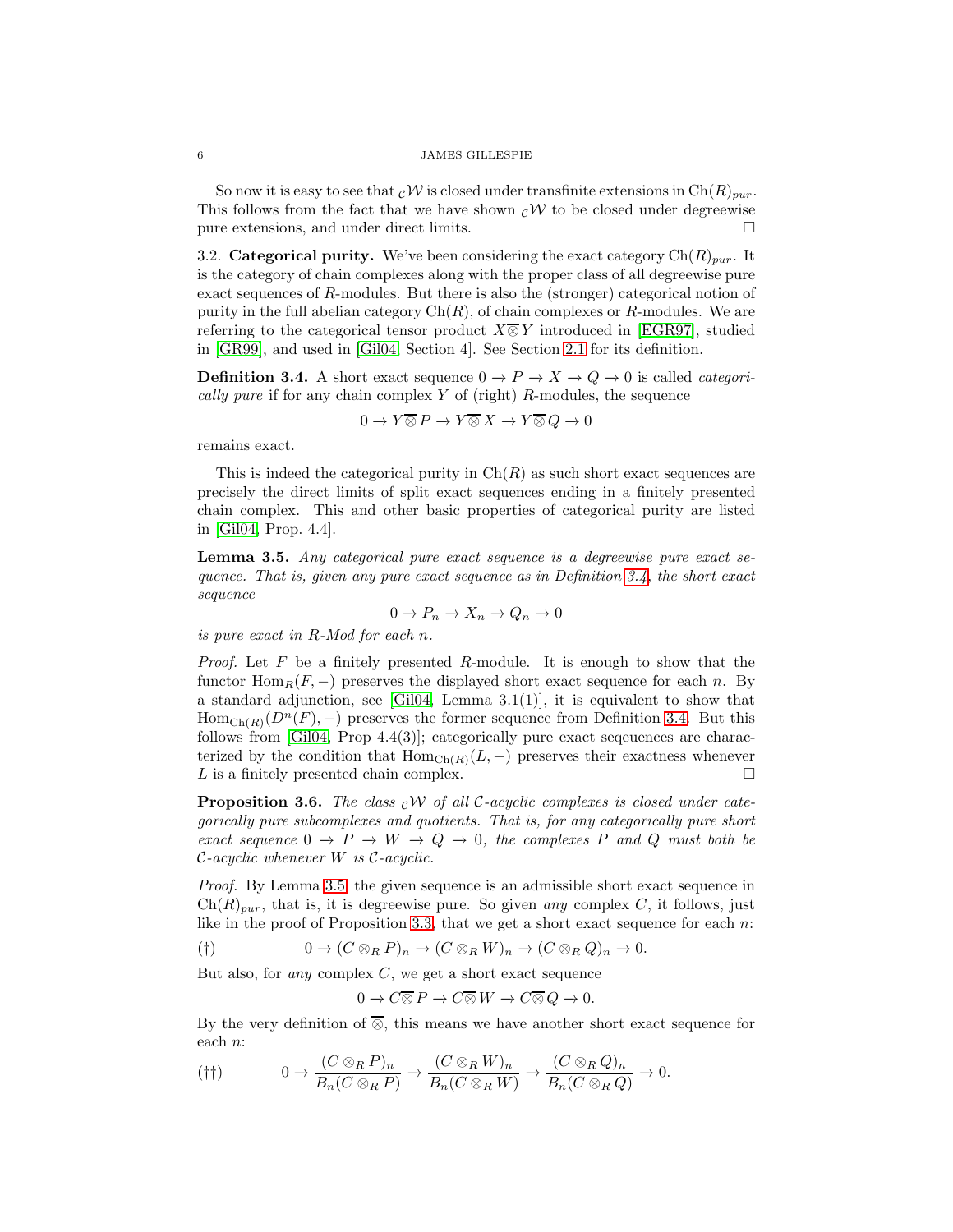There is an epimorphism from the short exact sequence ([†](#page-5-2)), to the short exact sequence ([††](#page-5-3)). So by the snake lemma we get another short exact sequence for each  $n$ :

<span id="page-6-1"></span>
$$
(*) \qquad \qquad 0 \to B_n(C \otimes_R P) \to B_n(C \otimes_R W) \to B_n(C \otimes_R Q) \to 0.
$$

Now in the same way, there is an epimorphism from the short exact sequence  $(\dagger)$ , to the short exact sequence ( $\ast$ ) in degree  $n-1$ , giving us another short exact sequence for each n:

<span id="page-6-2"></span>
$$
(**) \qquad \qquad 0 \to Z_n(C \otimes_R P) \to Z_n(C \otimes_R W) \to Z_n(C \otimes_R Q) \to 0.
$$

Finally, we apply the snake lemma one more time: There is a monomorphism from the short exact sequence ([∗](#page-6-1)) to the short exact sequence ([∗∗](#page-6-2)). Its cokernel is the short exact sequence of homology:

$$
0 \to H_n(C \otimes_R P) \to H_n(C \otimes_R W) \to H_n(C \otimes_R Q) \to 0.
$$

In the case that  $C \in \mathcal{C}$  and W is C-acylic, it means  $H_n(C \otimes_R W) = 0$ . So the above short exact sequence implies  $H_n(C \otimes_R P) = H_n(C \otimes_R Q) = 0$  too. In other words, P and Q are each  $C$ -acyclic whenever W is  $C$ -acyclic.

3.3. C-acyclic cotorsion pairs. For the following theorems we continue to let  $\mathcal C$ denote a fixed class of chain complexes of (right) R-modules and  $\partial W$  the class of all C-acyclic complexes. So again,  $W \in c\mathcal{W}$  means that the chain complex tensor product  $C \otimes_R W$  is acyclic for all  $C \in \mathcal{C}$ . We set  $\mathcal{F} := \mathcal{C}W^{\perp}$ , in  $\text{Ch}(R)_{pur}$ . That is,

$$
\mathcal{F} = \{ F \in \text{Ch}(R) \mid \text{Ext}^1_{pur}(W, F) = 0 \,\,\forall \, W \in \,{}_{\mathcal{C}}\mathcal{W} \},
$$

and we recall that  $\text{Ext}^1_{pur}(W, F)$  is the group of degreewise pure (not necessarily categorically pure) short exact sequences.

<span id="page-6-0"></span>**Theorem 3.7.**  $(cW, \mathcal{F})$  is a complete hereditary cotorsion pair, cogenerated by a set, in the exact category  $\text{Ch}(R)_{\text{pur}}$ .

*Proof.* For a chain complex X, we define its cardinality to be  $|X| := |\coprod_{n \in \mathbb{Z}} X_n|$ . Let  $\kappa \geq |R|$  be an infinite cardinal. Up to isomorphism, we can find a set S (as opposed to a proper class) of C-acyclic chain complexes X with cardinality  $|X| \leq \kappa$ . By Proposition [3.1,](#page-3-0) it cogenerates a functorially complete cotorsion pair  $({}^{\perp}(\mathcal{S}^{\perp}), \mathcal{S}^{\perp})$ in the exact category  $\text{Ch}(R)_{pur}$ . Moreover, the class  $\perp (\mathcal{S}^{\perp})$  consists precisely of direct summands (retracts) of transfinite degreewise pure extensions of complexes in S. We will show that  $({}^{\perp}(\mathcal{S}^{\perp}), \mathcal{S}^{\perp}) = ({}_{\mathcal{C}}\mathcal{W}, \mathcal{F}).$ 

Of course, it is enough to show  $\perp(S^{\perp}) = c\mathcal{W}$ . The containment  $\perp(S^{\perp}) \subseteq c\mathcal{W}$ follows from Proposition [3.3,](#page-4-0) because  $S \subseteq cW$  and the class  $cW$  is closed under direct summands and transfinite degreewise pure extensions.

On the other hand, we will show  $c \mathcal{W} \subseteq {}^{\perp}(\mathcal{S}^{\perp})$  by showing that every  $X \in c \mathcal{W}$  is a transfinite degreewise pure extension of complexes in  $S$ . But with standard tools and techniques at our disposal, it is easier to show the stronger statement: each  $X \in c\mathcal{W}$  is a transfinite *categorically pure* extension of complexes in S. Moreover, by Lemma [3.5,](#page-5-1) this will prove the weaker statement we want.

So given  $X \in \mathcal{CN}$ , we use a standard technique to define a strictly increasing chain  $X_i \subseteq X$  with  $X_i \in \mathcal{CN}$ , by transfinite induction on i. For  $i = 0$ , we let  $X_0$  be a nonzero categorically pure subcomplex of X with  $|X_0| \leq \kappa$  (using [\[Gil04,](#page-14-10) Lemma 4.6], so [\[GR99,](#page-14-4) Lemma 5.2.1]). Being a categorically pure subcomplex of the C-acyclic X, we note that  $X_0$  must also be C-acyclic, by Proposition [3.6.](#page-5-4) Having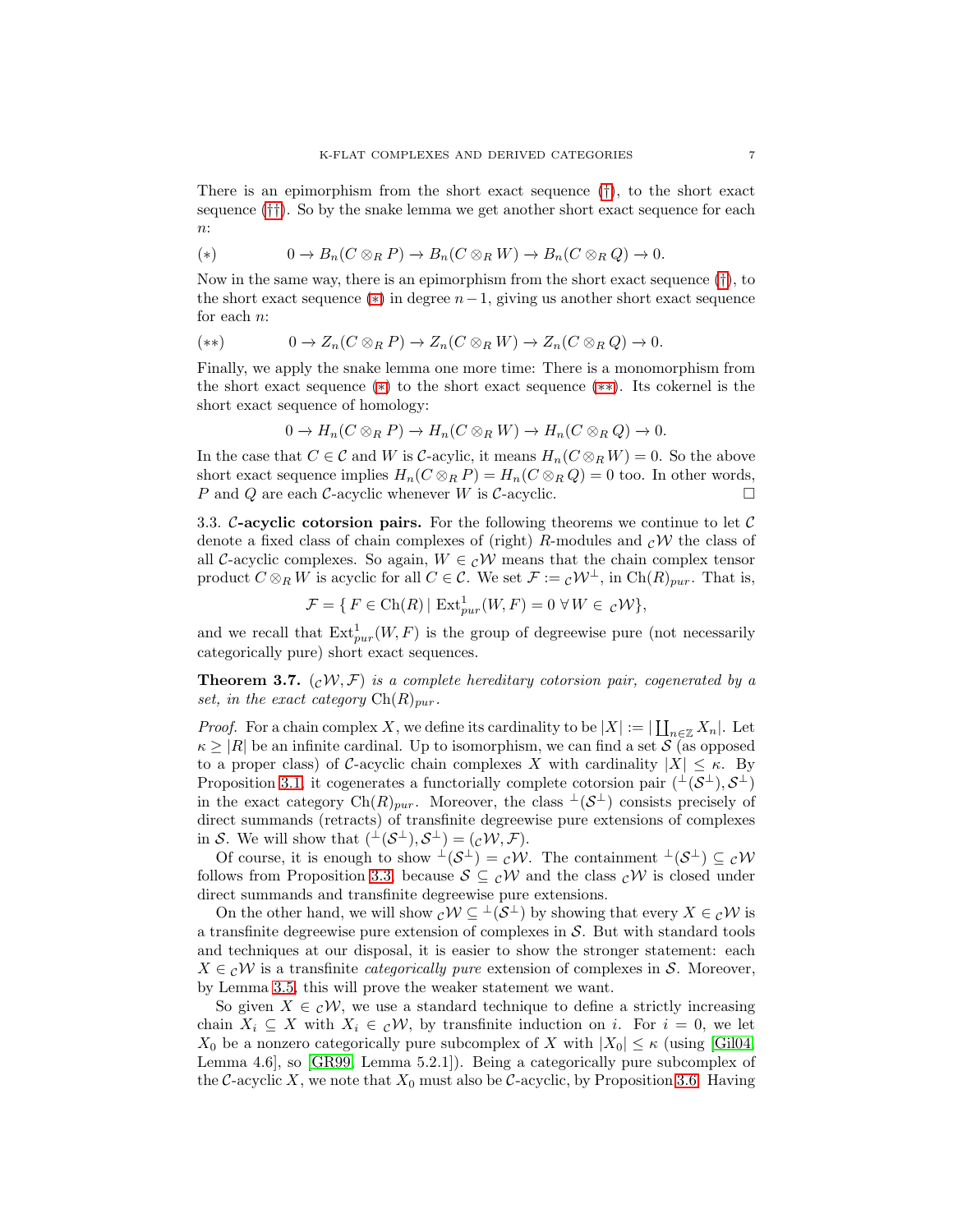defined the categorically pure subcomplex  $X_i$  of X and assuming that  $X_i \neq X$ , we let  $N_i$  be a nonzero categorically pure subcomplex of  $X/X_i$  with  $|N_i| \leq \kappa$ . Since  $X_i$  is a categorically pure subcomplex of X, Proposition [3.6](#page-5-4) assures us that  $X/X_i$ is also in  $\mathcal{C}W$ , and that  $N_i$  is as well. We then let  $X_{i+1}$  be the preimage in X of  $N_i$ , so that  $X_{i+1}$  is a categorically pure subcomplex of X [\[Gil16a,](#page-14-9) Prop.6.6(3)], so also in cW. For the limit ordinal step, we define  $X_{\beta} = \bigcup_{\alpha < \beta}^{\beta} X_{\alpha}$ ; this is a colimit of categorically pure subcomplexes of X so is also a categorically pure subcomplex of X. This process will eventually stop when  $X_i = X$ , at which point we have written X as a transfinite extension of complexes in  $S$ .

This proves  $(cW, \mathcal{F})$  is a complete cotorsion pair in Ch $(R)_{pur}$ . It is certainly hereditary since we even showed in Proosition [3.3](#page-4-0) that  $\mathcal{C}W$  is thick in  $\text{Ch}(R)_{pur}$ .

**Remark 3.8.** Assume  $\mathcal{C}$  is closed under suspensions and set

$$
C^+ = \{ \operatorname{Hom}_{\mathbb{Z}}(C, \mathbb{Q}/\mathbb{Z}) \, | \, C \in \mathcal{C} \}.
$$

Then the cotorsion pair  $(cW, \mathcal{F})$  of Theorem [3.7](#page-6-0) is *generated* by  $C^+$  in the sense that  $c\mathcal{W} = {}^{\perp}(\mathcal{C}^+),$  in Ch $(R)_{pur}$ . (Reason:) For  $C \in \mathcal{C}$ , the Pontryagin dual  $\text{Hom}_R(C, \mathbb{Q}/\mathbb{Z})$  is a complex of pure-injectives. So an argument similar to the one in [\[Emm21,](#page-14-0) Prop. 3.2] invoking adjoint associativity will work.

<span id="page-7-0"></span>**Theorem 3.9.** In fact,  $(cW, \mathcal{F})$  is an injective cotorsion, meaning that

 $\mathfrak{M} = (All, cW, \mathcal{F})$ 

is an abelian (equivalently, exact) model structure on the exact category  $\text{Ch}(R)_{pur}$ . This is a cofibrantly generated model structure. Its homotopy category is a wellgenerated triangulated category, and equivalent to the full subcategory of  $K(R)$  consisting of all complexes (homotopy equivalent to one) in F.

Proof. As pointed out in Section [2.2,](#page-3-1) for abelian categories we need not distinguish between an exact model structure in the sense of [Gil11] and an abelian model structure compatible with a proper class of short exact sequences as in [\[Hov02\]](#page-14-1). So we use the usual Hovey's correspondence between cotorsion pairs and abelian model structures.

We already showed  $c\mathcal{W}$  is thick. By Gill6a, Lemma 5.7(4), the injective objects in the exact category  $Ch(R)_{pur}$  are precisely the contractible complexes with pureinjective components, and they make up the right hand side of a complete cotorsion pair in  $\mathrm{Ch}(R)_{pur}.$ 

So all that is left is to show that  $\mathcal{C}W \cap \mathcal{F} = \mathcal{I}$ , where  $\mathcal I$  denotes the class of all contractible complexes with pure-injective components. By Proposition [3.3,](#page-4-0)  $c\mathcal{W}$ contains all contractible complexes, so it follows easily that  $\mathcal{C}W \cap \mathcal{F} \supseteq \mathcal{I}$ . To prove the reverse containment  $c \mathcal{W} \cap \mathcal{F} \subseteq \mathcal{I}$ , let  $X \in c \mathcal{W} \cap \mathcal{F}$  and write a degreewise pure short exact sequence  $0 \to X \to I \to I/X \to 0$  where I is injective in Ch(R)<sub>pur</sub>. That is, I is a contractible complex of pure-injectives, and so as already noted,  $I \in \mathcal{C}W$ . But  $\mathcal{C}W$  is a thick class in Ch $(R)_{pur}$ , which implies  $I/X \in \mathcal{C}W$ . But now since  $(c, W, \mathcal{F})$  is a cotorsion pair the short exact sequence splits. Therefore X is a direct summand of I, and this proves  $X \in \mathcal{I}$ .

Since the cotorsion pairs are each cogenerated by a set it follows that the model structure is cofibrantly generated [\[Hov02,](#page-14-1) Section 6]. Moreover, since we have a cofibrantly generated model structure on a locally presentable (pointed) category, it follows from [Ros05] that the homotopy category is well generated in the sense of [Nee01].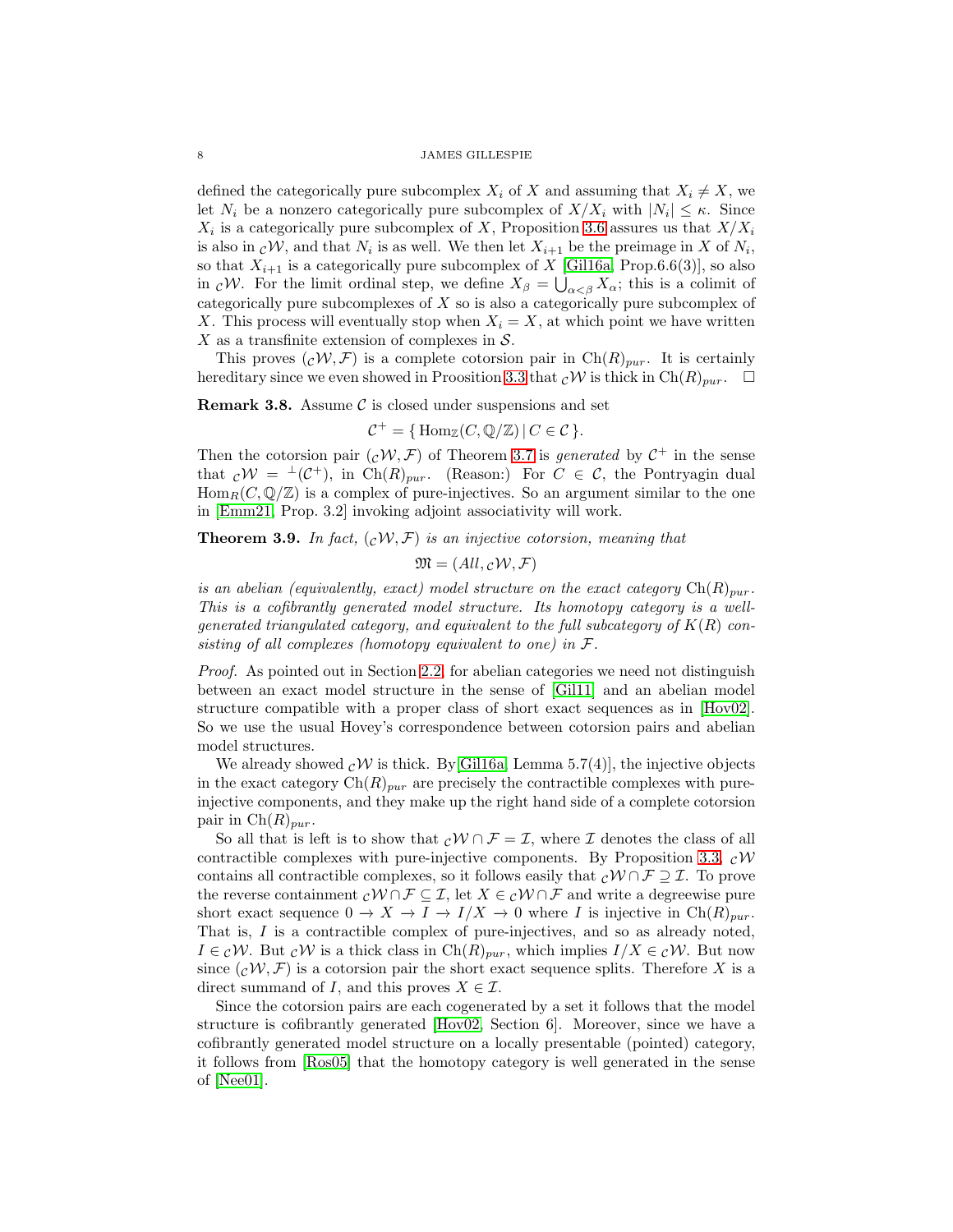It is left to prove the claim that  $Ho(\mathfrak{M})$  is equivalent to the full subcategory of  $K(R)$  consisting of all complexes (homotopy equivalent to one) in  $\mathcal{F}$ . From the fundamental theorem of model categories [\[Hov99,](#page-14-11) Theorem 1.2.10] we know that the homotopy category of this model structure is equivalent to  $\mathcal{F}/\sim$  where ∼ denotes the formal homotopy relation. However, it follows from [Gil11, Corollary 4.8] that formally  $f \sim g$  if and only if  $g - f$  factors through an injective object in  $\text{Ch}(R)_{pur}$ . As previously noted, these are the contractible complexes with pure-injective components. But since they are contractible, and since moreover all contractible complexes are trivial (Proposition [3.3\)](#page-4-0), this implies that  $f \sim g$  if and only if  $f$  and  $g$  are chain homotopic in the usual sense; see [\[Gil16d,](#page-14-7) Lemma 5.1]. So the homotopy category is as described.

As an aside, in the standard language from [\[EJ00\]](#page-14-5) and [\[GR99\]](#page-14-4) we can assert that each complex has a C-acyclic cover. This follows from Theorem [3.7](#page-6-0) and the fact that  $c\mathcal{W}$  is closed under direct limits (Proposition [3.3\)](#page-4-0).

**Corollary 3.10.** For any class of complexes C, the class  $\partial_t \mathcal{W}$  is a covering class. That is, each complex has a C-acyclic cover.

4. K-flat, pure acyclic, and DG-pure-injective complexes

With respect to the pure exact structure on R-modules, an *acyclic* complex in the formal sense of [Büh10, Def. 10.1], is precisely a *pure acyclic complex* in the usual sense. Let us record this definition.

<span id="page-8-1"></span>**Definition 4.1.** Let  $W$  be a chain complex of left  $R$ -modules.

- (1) W is called *pure acyclic* if  $M \otimes_R W$  is acyclic for all  $R^\circ$ -modules M. It is equivalent to require that  $X \otimes_R W$  be acyclic for all chain complexes of  $R<sup>o</sup>$ -modules X. (See Prop. [4.2](#page-8-2) below.) We denote the class of all the pure acyclic complexes by  $A_{pur}$ .
- (2) W is called K-flat if  $E \otimes_R W$  is acyclic for all acyclic chain complexes of  $R^{\circ}$ -modules E. We denote the class of all K-flat complexes by  $K\mathcal{F}$ .

The two notions are nicely related as follows.

<span id="page-8-2"></span>Proposition 4.2. The following are equivalent for a chain complex W.

- (1)  $W \in \mathcal{A}_{pur}$ . That is,  $M \otimes_R W$  is acyclic for all  $R^{\circ}$ -modules M.
- (2)  $X \otimes_R W$  is acyclic for all chain complexes of  $R^\circ$ -modules X.
- (3) W is acyclic and K-flat.

Proof. These statements appear as Exercises 5.4.16 and 5.4.17 in [\[CFH\]](#page-14-12). See [\[Emm19,](#page-14-13) Prop. 1.1 for a clear proof.

4.1. Complexes of pure-injective R-modules. Let  $dw\overline{P\mathcal{I}}$  denote the class of all degreewise pure-injective chain complexes. That is,  $X \in dw\overline{p\mathcal{I}}$  if each  $X_n \in \mathcal{PI}$ . Stovicek proved the following in [\[Sto15\]](#page-15-3).

<span id="page-8-0"></span>**Theorem 4.3** (Stovicek [\[Sto15\]](#page-15-3) Theorem 5.4). The pair  $(A_{pur}, dw\overline{P\mathcal{I}})$  is an injective cotorsion in  $\mathrm{Ch}(R)_{pur}$ , meaning that

$$
\mathfrak{M}_{\text{pur}} = (\text{All}, \mathcal{A}_{\text{pur}}, dw \widetilde{\mathcal{PI}})
$$

is a (cofibrantly generated) abelian model structure on the exact category  $\text{Ch}(R)_{pur}$ . Its homotopy category recovers  $\mathcal{D}_{pur}(R)$ , the pure derived category of R, and shows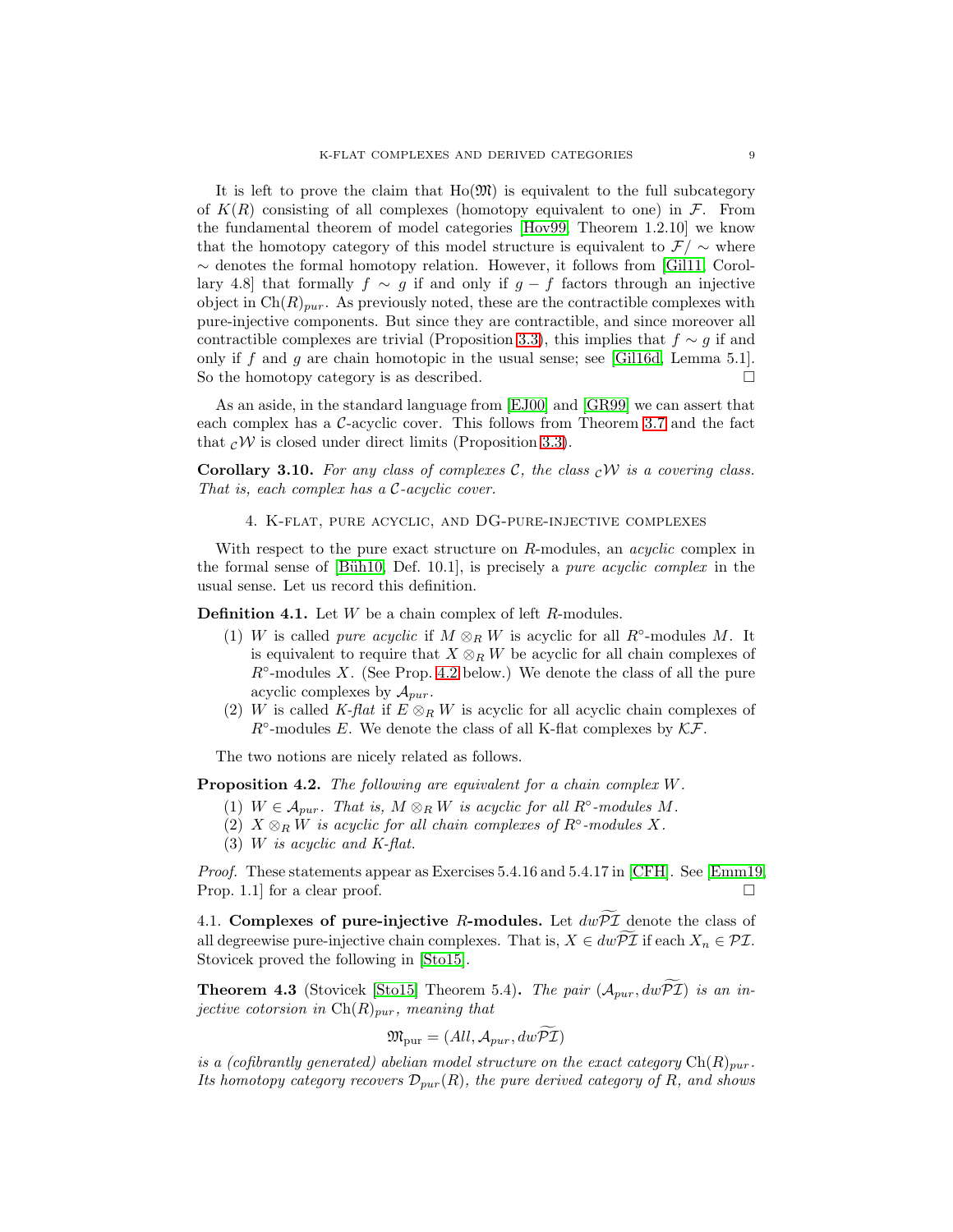it to be equivalent to  $K(\mathcal{PI})$ , the full subcategory of  $K(R)$  consisting of all complexes (homotopy equivalent to one) in  $dw\mathcal{PI}$ .

Assuming  $R$  is commutative, this model structure is in fact monoidal with respect to the usual tensor product of chain complexes.

*Proof.* In light of Proposition [4.2](#page-8-2) we get  $cW = A_{pur}$ , by taking C to be the class of all chain complexes of (right) R-modules. Therefore, Theorem [3.9](#page-7-0) produces a model structure  $\mathfrak{M}_{pur} = (All, \mathcal{A}_{pur}, \mathcal{A}_{pur}^{\perp})$  on the exact category  $Ch(R)_{pur}$ , with the stated properties. Stovicek showed that the class of fibrant objects,  $\mathcal{A}_{pur}^{\perp}$ , is precisely  $dw\overline{PL}$ . Briefly, Stovicek's argument can be summarized as follows: Each pure acyclic complex is a direct limit of contractible complexes; see also [\[Emm16,](#page-14-14) Proposition 2.2]. So then for a given  $Y \in dw\widetilde{P\mathcal{I}}$ , the kernel of the functor  $\text{Ext}^1_{pur}(-, Y)$ contains all contractible complexes, and one checks that the argument from [\[Gil17b,](#page-14-15) Proposition 3.1] readily adapts to show that the kernel of the functor  $\text{Ext}^1_{pur}(-, Y)$ is closed under direct limits.

Assuming  $R$  is commutative, we are asserting that the model structure is monoidal with respect to the usual tensor product of chain complexes. We refer the reader to the proof ahead of the same fact for the model structure in Theorem [5.1.](#page-12-0) The proof is almost identical.

4.2. Acyclic complexes of pure-injective  $R$ -modules. We now give a model category interpretation of Emmanouil's result from [\[Emm21\]](#page-14-0): The class of all K-flat complexes is orthogonal to the class of all acyclic complexes of pure-injectives.

Recall that we are letting  $\mathcal{K}\mathcal{F}$  denote the class of all K-flat complexes. As pointed out in [\[Emm21\]](#page-14-0),  $\mathcal{K}F$  determines a triangulated subcategory of the chain homotopy category  $K(R)$ . Thus we can form the Verdier quotient

$$
\mathcal{D}_{\mathrm{K\text{-}flat}}(R) := K(R)/\mathcal{K}\mathcal{F},
$$

which we will call the  $K$ -flat derived category of  $R$ . Let us say that a chain map  $f: X \to Y$  is a K-flat quism if  $E \otimes_R X \xrightarrow{E \otimes_R f} E \otimes_R Y$  is a homology isomorphism for all acyclic chain complexes of  $R^{\circ}$ -modules E. We note that f is a K-flat quism if and only if its cone is K-flat. One can argue this from the standard (degreewise split) short exact sequence containing  $cone(f)$ , as in [\[Wei94,](#page-15-2) Paragraph 1.5.2].

We let  $ex\widetilde{\mathcal{PI}}$  denote the class of all exact complexes of pure-injective R-modules. That is  $X \in ex\widetilde{P\mathcal{I}}$  if X is acyclic (just exact, not necessarily pure acyclic) and each  $X_n \in \mathcal{PI}.$ 

<span id="page-9-0"></span>**Theorem 4.4.** The pair  $(\mathcal{KF}, e\mathcal{F}\widetilde{\mathcal{PI}})$  is an injective cotorsion in  $Ch(R)_{pur}$ , meaning that

$$
\mathfrak{M}_{\mathcal{K}\mathcal{F}}=(All,\mathcal{K}\mathcal{F},ex\widetilde{\mathcal{PI}})
$$

is a (cofibrantly generated) abelian model structure on the exact category  $\mathrm{Ch}(R)_{pur}$ . The weak equivalences in this model structure are precisely the K-flat quisms. Its homotopy category recovers  $\mathcal{D}_{K\text{-flat}}(R)$ , the K-flat derived category of R, and shows it to be equivalent to  $K_{ac}(\mathcal{PI})$ , the full subcategory of  $K(R)$  consisting of all acyclic complexes (homotopy equivalent to one) in  $dw\mathcal{PI}$ .

*Proof.* We get  $cW = \mathcal{KF}$ , by taking C to be the class of all *acyclic* chain complexes of (right) R-modules. Therefore, Theorem [3.9](#page-7-0) produces a model structure  $\mathfrak{M}_{\mathcal{K}\mathcal{F}} =$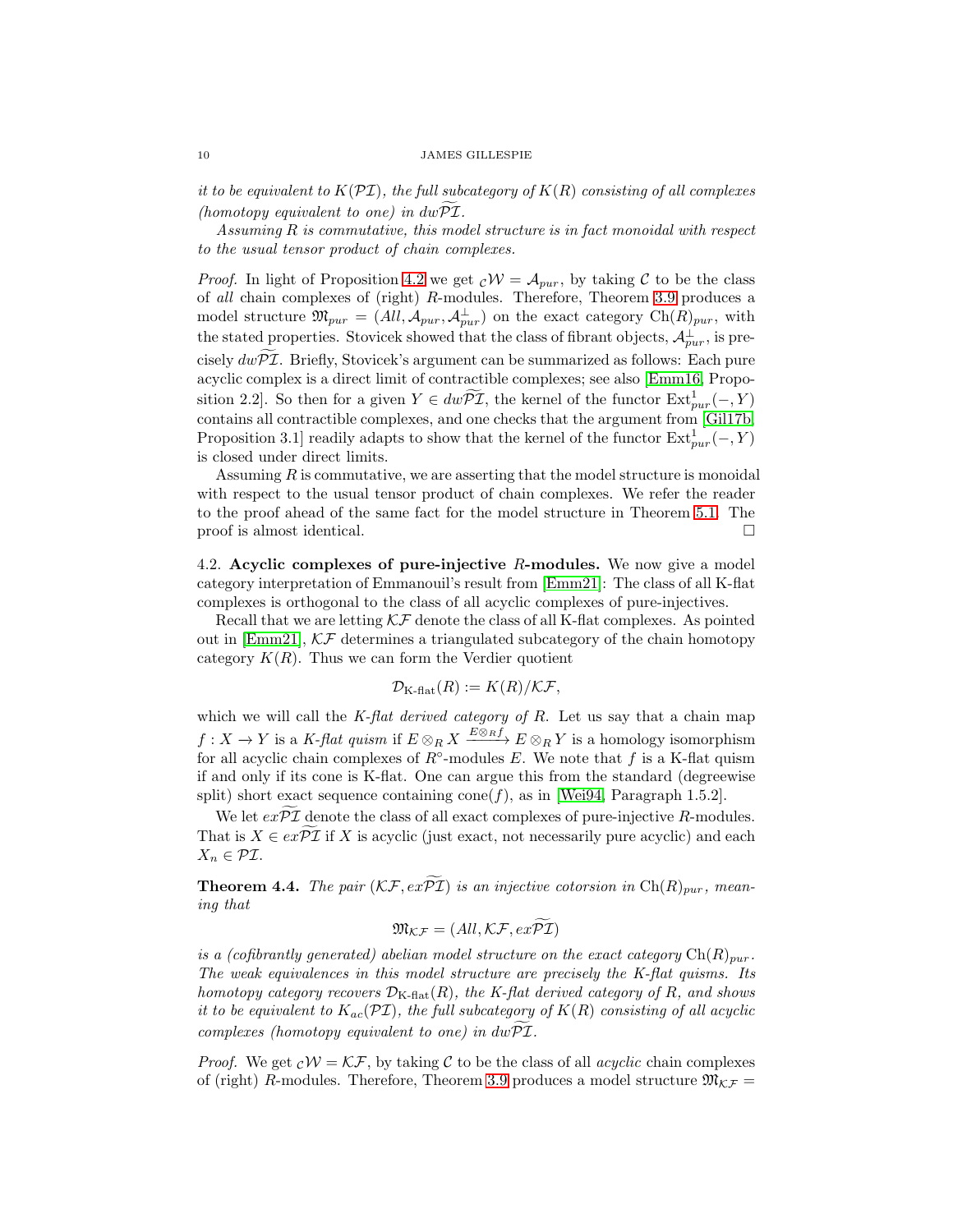$(All, \mathcal{KF}, \mathcal{KF}^{\perp})$  on the exact category  $Ch(R)_{pur}$ , with the stated properties. Here,  $\mathcal{KF}^{\perp}$  is the right Ext-orthogonal, in Ch $(R)_{pur}$ , of the class of all K-flat complexes.

It is left to show  $\mathcal{K} \mathcal{F}^{\perp} = e x \widetilde{\mathcal{P} \mathcal{I}}$ . Since the class  $\mathcal{K} \mathcal{F}$  of K-flat complexes contains  $\{S^n(R)\}\$ it follows that every complex in  $\mathcal{KF}^{\perp}$  is exact (acyclic). Since  $\mathcal{KF}$  contains  $\mathcal{A}_{pur}$  it follows that  $\mathcal{KF}^{\perp} \subseteq \mathcal{A}_{pur}^{\perp} = dw\widetilde{\mathcal{PI}}$ . This shows  $\mathcal{KF}^{\perp} \subseteq ex\widetilde{\mathcal{PI}}$ .

To show  $\mathcal{K} \mathcal{F}^{\perp} \supseteq ex\widetilde{\mathcal{PI}}$ , let  $X \in ex\widetilde{\mathcal{PI}}$ . Using the complete cotorsion pair  $(\mathcal{K} \mathcal{F}, \mathcal{K} \mathcal{F}^{\perp})$  we can find a (degreewise pure) short exact sequence of complexes

$$
0 \to X \to Y \to K \to 0
$$

where K is K-flat and  $Y \in \mathcal{KF}^{\perp}$ . As already shown above, Y is acyclic. Also  $X$  is acyclic by hypothesis, and therefore  $K$  is an acyclic K-flat complex. By Proposition [4.2,](#page-8-2) K is pure acyclic. Since  $(\mathcal{A}_{pur}, dw\widetilde{\mathcal{PI}})$  is a cotorsion pair, the short exact sequence splits! We conclude  $X \in \mathcal{KF}^{\perp}$  since any Ext-othogonal class is closed under direct summands.

Let us show that the weak equivalences in  $\mathfrak{M}_{\mathcal{K}\mathcal{F}}$  are precisely the K-flat quisms. Given any morphism  $f: X \to Y$ , we may use the model structure to factor it as  $f = pi$  where i is a cofibration and p is a trivial fibration:



This is a commutative diagram with two degreewise pure exact sequences, with  $Q :=$ cok *i*, and with  $C := \ker p \in \mathcal{KF} \cap ex\widetilde{PL}$ . This means C must be a contractible complex of pure-injective modules. Since the sequences are degreewise pure, for any complex X, applying the functor  $X \otimes_R -$  yields a similar commutative diagram with the two short exact sequences fixed. Note in particular, that taking the  $X = E$ to be acyclic complexes,  $E \otimes_R p$  is a homology isomorphism since  $E \otimes_R C$  will always be exact  $(C$  is contractible). In other words,  $p$  is necessarily a K-flat quism. By the 2 out of 3 property,  $E \otimes_R f$  will be a homology isomorphism for all acyclic E (f will be a K-flat quism) if and only if  $E \otimes_R i$  is a homology isomorphism for all acyclic E (i is a K-flat quism). This happens if and only if  $E \otimes_R Q$  is acyclic for all acyclic E; in other words, if and only if  $Q \in \mathcal{KF}$ , the class of trivially cofibrant objects. Summarizing,  $f$  will be a K-flat quism if and only if  $i$  is a trivial cofibration which, by the 2 out of 3 property on weak equivalences, is equivalent to f being a weak equivalence.

Finally, let us make explicit why the homotopy category  $Ho(\mathfrak{M}_{\mathcal{KF}})$  coincides with the Verdier quotient  $\mathcal{D}_{K\text{-flat}}(R) := K(R)/\mathcal{K}\mathcal{F}$ . For this we explain why  $\text{Ho}(\mathfrak{M}_{\mathcal{K}\mathcal{F}})$  satisfies the universal property that is unique to the Verdier quotient functor  $K(R) \to K(R)/\mathcal{K}F$ . First, note that the canonical functor  $\gamma : Ch(R)_{pur} \to$  $\text{Ho}(\mathfrak{M}_{\mathcal{K}\mathcal{F}})$  factors through  $K(R)$ . Indeed any chain homotopy equivalence is a K-flat quism, and this leads to a unique factorization  $\gamma = \bar{\gamma} \circ \pi$ :

$$
Ch(R)_{pur} \xrightarrow{\pi} K(R) \xrightarrow{\bar{\gamma}} Ho(\mathfrak{M}_{\mathcal{KF}}).
$$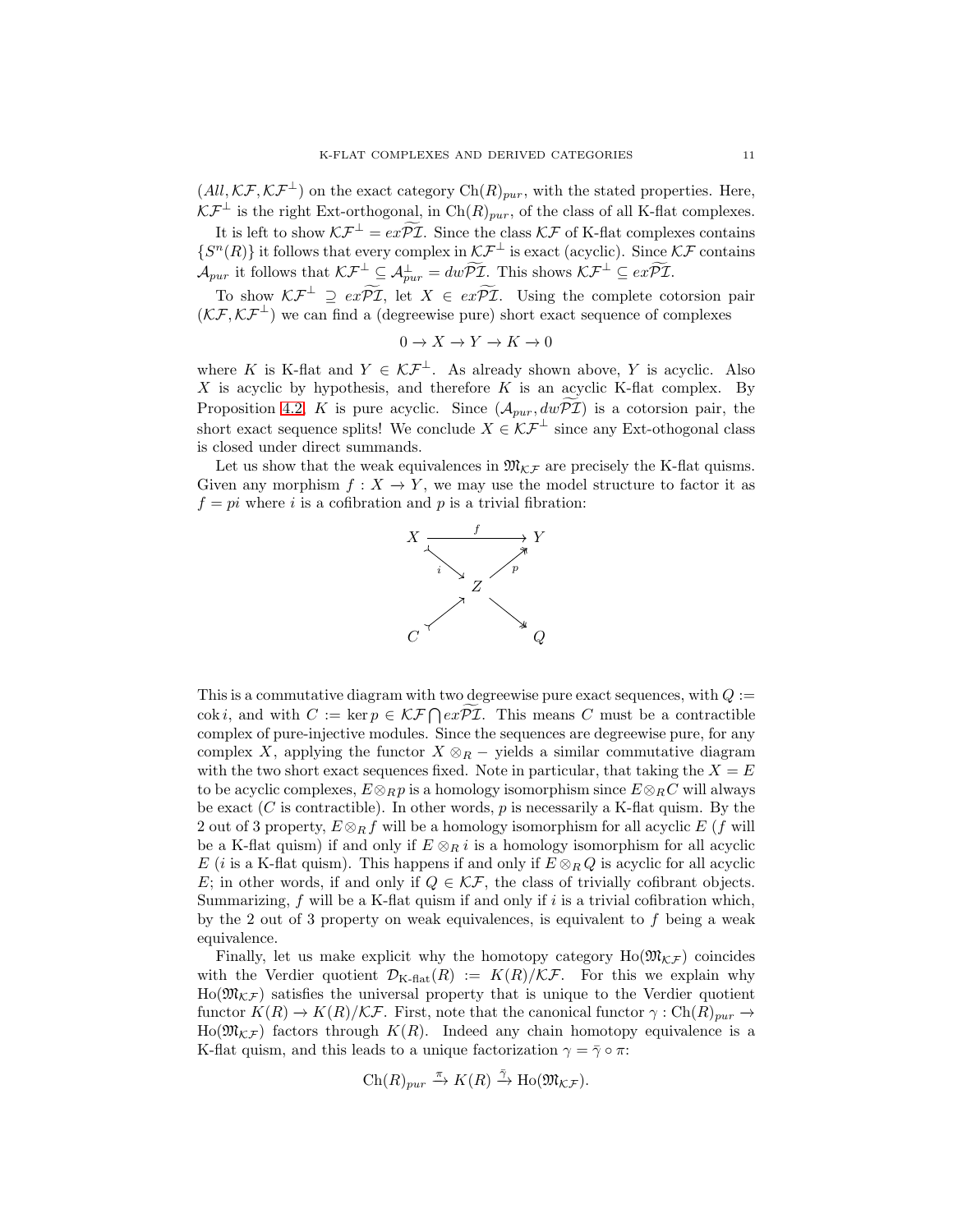The point is to see that the canonical functor  $K(R) \stackrel{\tilde{\gamma}}{\rightarrow} \text{Ho}(\mathfrak{M}_{\mathcal{KF}})$  is universal among triangulated functors that "kill" KF. But the canonical functor  $\gamma : Ch(R)_{\text{mur}} \rightarrow$  $Ho(\mathfrak{M}_{\mathcal{K}\mathcal{F}})$  already satisfies a similar universal property: It takes short exact sequences in Ch(R)<sub>pur</sub> to exact triangles in Ho( $\mathfrak{M}_{\mathcal{K}\mathcal{F}}$ ) and is universal among such functors that "kill"  $\mathcal{K}F$ ; see [\[Gil16c,](#page-14-16) Prop. 3.2]. So now given any triangulated functor  $F: K(R) \to \mathcal{T}$  with ker  $F \supseteq \mathcal{KF}$ , we note  $F \circ \pi$  takes short exact sequences in  $\text{Ch}(R)_{pur}$  to exact triangles and "kills" KF. Hence it induces a unique functor  $\bar{F}: \text{Ho}(\mathfrak{M}_{\mathcal{KF}}) \to \mathcal{T}$  satisfying  $\bar{F} \circ \gamma = F \circ \pi$ . Now we have  $F \circ \pi = \bar{F} \circ \bar{\gamma} \circ \pi$ , and  $\pi$ is right cancellable. Therefore  $F = \bar{F} \circ \bar{\gamma}$ , proving  $K(R) \stackrel{\bar{\gamma}}{\to} \text{Ho}(\mathfrak{M}_{\mathcal{KF}})$  satisfies the universal propery unique to the Verdier quotient  $K(R)/\mathcal{K}F$ .

We have the following interesting consequence of the above theorems. Recall that a DG-projective complex is a K-projective complex with projective components.

<span id="page-11-0"></span>**Corollary 4.5.** K-Flat is the isomorphic closure of K-Proj in  $\mathcal{D}_{pur}(R)$ . In fact, X is K-flat if and only if there is an (epimorphic) pure homology isomorphism  $f: P \to X$  where P is DG-projective.

*Proof.* Any chain map  $f: P \to X$  is a weak equivalence in the Theorem [4.3](#page-8-0) model structure if and only if  $f$  is a pure homology isomorphism. Write a factorization  $f = pi$  where  $i : P \to Y$  is a degreewise pure monic with cok i pure acyclic (trivial cof.), and  $p: Y \to X$  is a degreewise pure epimorphism with ker p a complex of pure-injectives (a fibration). By the 2 out of 3 axiom,  $f$  is a weak equivalence if and only if  $p$  is, and this would force ker  $p$  to be a contractible complex with pureinjective components. So in this case, since the class K-Flat is thick in  $\text{Ch}(R)_{pur}$ , we can easily argue that if  $P$  (resp.  $X$ ) is any K-flat complex (which includes the possibility of being DG-projective) then  $X$  (resp.  $P$ ) must be K-flat.

On the other hand, suppose X is given to be K-flat. It is standard that we can find an epimorphic homology isomorphism  $f : P \to X$  with P a DG-projective complex (or just K-projective or DG-flat). In any case, ker  $f$  is acyclic. One verifies that in any factorization  $f = pi$  as in the start of the last paragraph, ker p is in fact an extension of ker f and  $\cot i$ . It follows that ker p is an acyclic complex of pure-injectives. But then by Theorem [4.4,](#page-9-0) the epimorphism  $p$  must split. So ker  $p$ must also be K-flat, as it is a direct summand of Y (which is K-flat because it is a degreewise pure extension of the K-flat complexes P and  $\cot i$ . Hence ker p must be a contractible complex of pure-injectives. It proves  $p$  is a pure homology isomorphism, and so  $f$  must be too.  $\Box$ 

The author would like to point out that glimpses of Corollary [4.5](#page-11-0) can already be seen in [\[Emm19\]](#page-14-13). In particular, it can be deduced by combining [\[Emm19,](#page-14-13) Lemma 3.1] and [\[Emm19,](#page-14-13) Remark 3.2(ii)]. Another closely related characterization of K-flatness is given in [\[Emm19,](#page-14-13) Proposition 3.3].

## 4.3. DG-pure-injective complexes. We start with a definition and a lemma.

**Definition 4.6.** We will say that a chain complex  $J$  is  $DG$ -pure-injective if each  $J_n$  is a pure-injective R-module and if any chain map  $f : E \to J$  from an exact complex  $E$  is null homotopic.

Note then that any DG-injective complex in the usual sense is DG-pure-injective. In fact, recall that a DG-injective complex is the same thing as a K-injective complex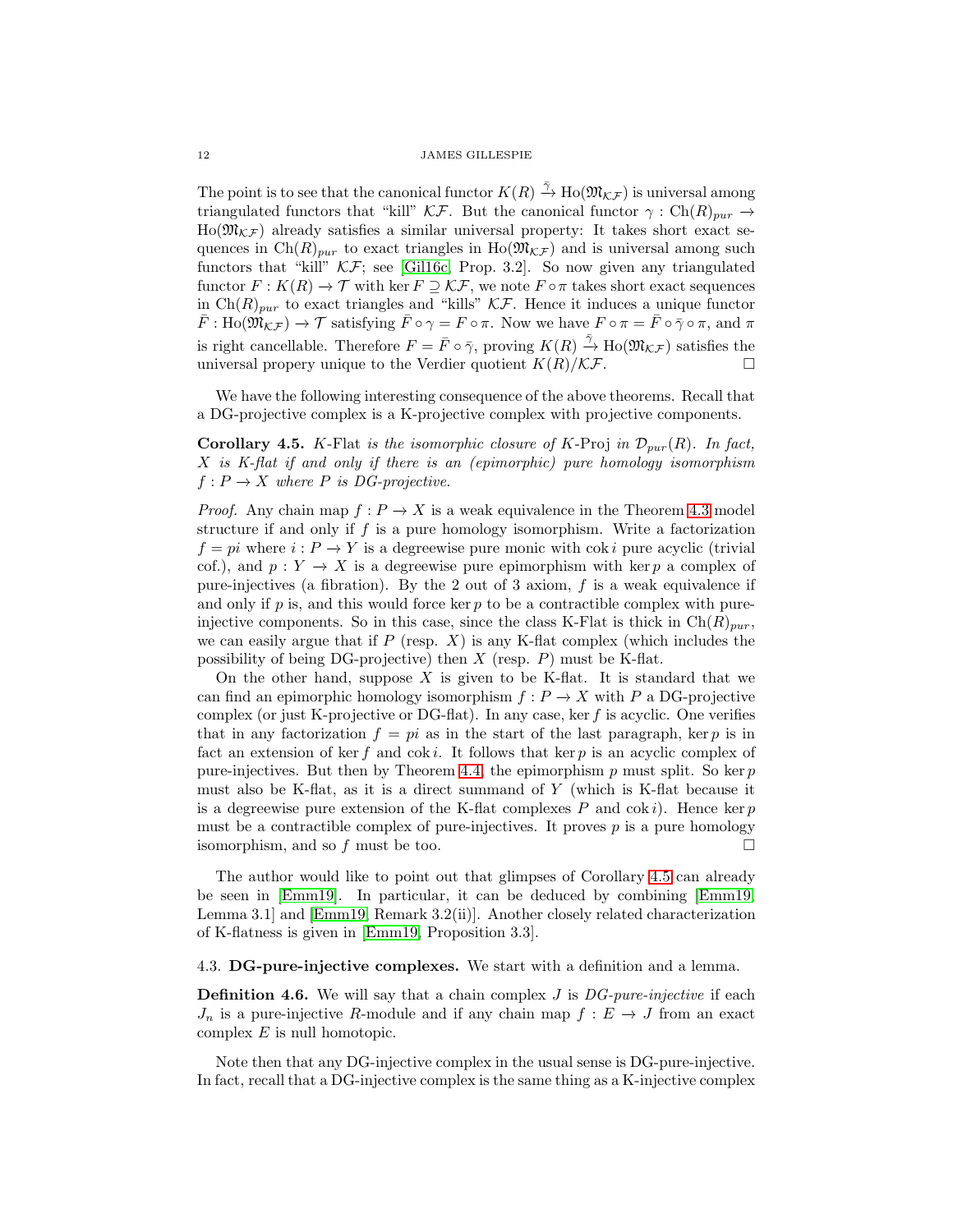(in the sense of Spaltenstein [\[Spa88\]](#page-15-0)) with injective components. In the same way we have the following.

**Lemma 4.7.** A chain complex  $J$  is DG-pure-injective if and only if it is K-injective and each component  $J_n$  is a pure-injective module.

Proof. The definition of DG-pure-injective is equivalent to the statement that each  $J_n$  is a pure-injective and  $Hom(E, J)$  is exact for all exact complexes E. This is equivalent to saying each  $J_n$  is pure-injective and the morphism set  $K(R)(E, J) = 0$ for all exact complexes E. This means J is K-injective, by definition.  $\Box$ 

<span id="page-12-1"></span>**Corollary 4.8.** Let  $\mathcal E$  denote the class of all exact (acyclic) chain complexes, and let  $F$  denote the class of all DG-pure-injective complexes. Then

$$
\mathfrak{M}^{inj}_{\text{der}} = (All, \mathcal{E}, \mathcal{F})
$$

is a cofibrantly generated abelian model structure on the exact category  $\text{Ch}(R)_{pur}$ . Its homotopy category is  $\mathcal{D}(R)$ , the usual derived category of R.

*Proof.* Taking  $C = \{S^0(R)\}\$ in Theorem [3.9,](#page-7-0) then  $c\mathcal{W}$  becomes the class of all  $\{S^0(R)\}$ -acyclic complexes, which coincides with the class  $\mathcal E$  of all exact complexes. (If one wants C be closed under suspensions, then simply take  $\mathcal{C} = \{S^n(R)\}\,$ , where n ranges through  $\mathbb{Z}$ . Then still  $c\mathcal{W} = \mathcal{E}$ .) It is easy to check that  $\mathcal{F} = \mathcal{E}^{\perp}$ , in  $Ch(R)_{pur}$ . Indeed to see  $\mathcal{E}^{\perp} \subseteq \mathcal{F}$ , let us suppose  $X \in \mathcal{E}^{\perp}$  and M is any R-module. Then we have

$$
0 = \text{Ext}^1_{pur}(D^n(M), X) \cong \text{Ext}^1_{pur}(M, X_n)
$$

by [\[Gil16a,](#page-14-9) Lemma 4.2(1)]. This means each  $X_n$  is pure-injective. One can then use [\[Gil16a,](#page-14-9) Lemma 4.3] to conclude that  $Hom(E, X)$  is exact for all exact complexes E. Therefore,  $X \in \mathcal{F}$ . Similar arguments will prove the reverse containment,  $\mathcal{F} \subset \mathcal{E}^{\perp}$ . So now we see that the result follows from Theorem [3.9.](#page-7-0)

# 5. The K-flat model for the derived category, recollement, and compact generation

We now show that we have a K-flat model structure for the usual derived category  $\mathcal{D}(R)$ . This model structure is a sort of cousin to the one from [\[Gil04\]](#page-14-10), and it too is a monoidal model structure.

Again we let  $\mathcal{K}\mathcal{F}$  denote the class of all K-flat complexes and  $dw\overline{P}\overline{\mathcal{I}}$  the class of all chain complexes that are pure-injective in each degree. We let  $\mathcal E$  denote the class of all exact (acyclic) complexes. Recall that  $Ch(R)_{pur}$  denotes the category of all chain complexes of R-modules along with the degreewise pure exact structure.

<span id="page-12-0"></span>**Theorem 5.1.** Let R be any ring and  $\mathcal{D}(R)$  denote its derived category. There is a cofibrantly generated abelian model structure on the exact category  $\text{Ch}(R)_{pur}$ represented by the Hovey triple

$$
\mathfrak{M}^{flat}_{\text{der}} = (\mathcal{K}\mathcal{F}, \mathcal{E}, dw\widetilde{\mathcal{PI}}).
$$

We have triangulated category equivalences

$$
\mathcal{D}(R) \cong \text{Ho}(\mathfrak{M}_{\text{der}}^{flat}) \cong K(\mathcal{PI}) \cap K\text{-Flat},
$$

that is,  $\mathcal{D}(R)$  is equivalent to the chain homotopy category of all K-flat complexes with pure-injective components.

Assuming R is commutative, the model structure is monoidal with respect to the usual tensor product of chain complexes.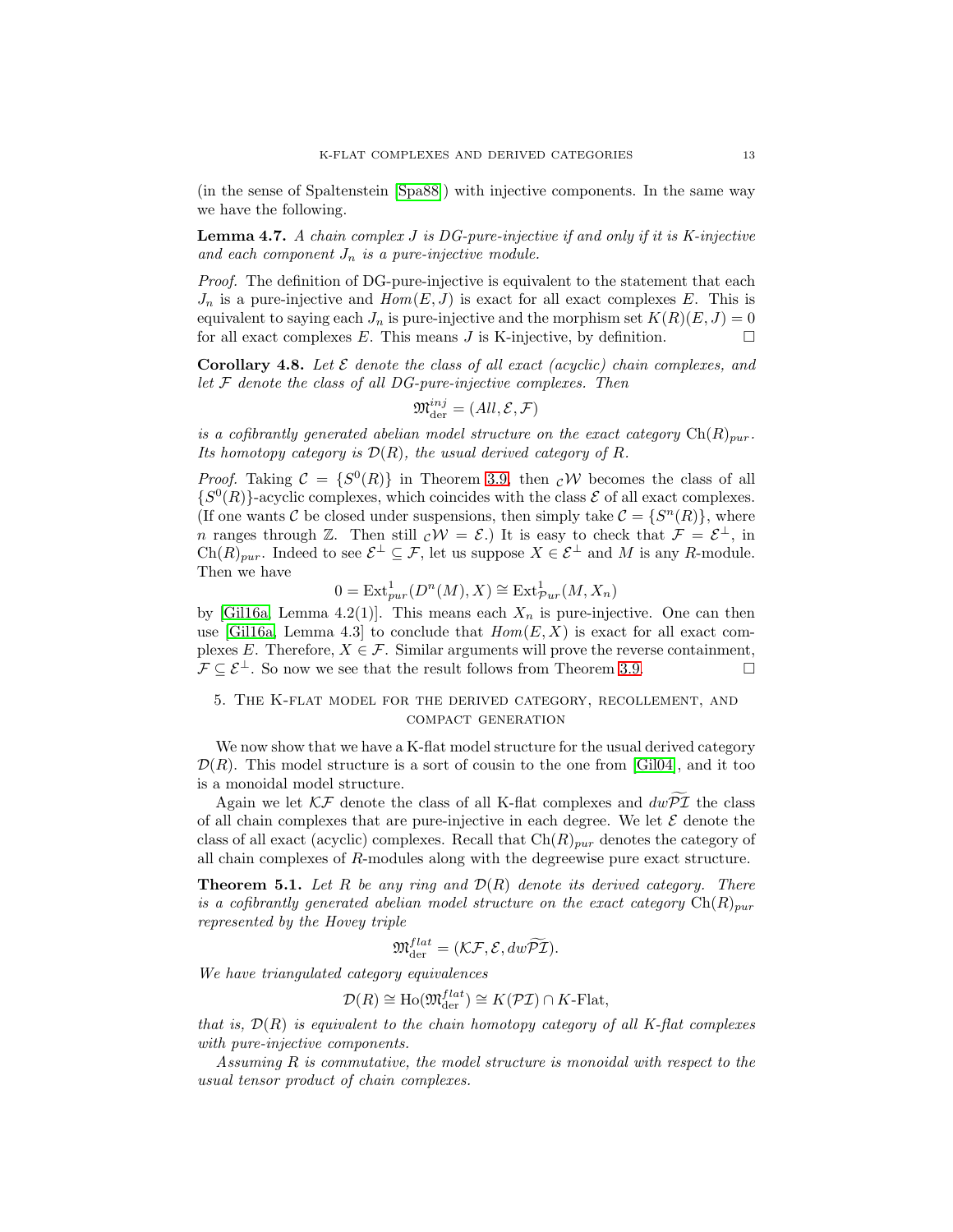Proof. It follows immediately from Proposition [4.2\(](#page-8-2)3), Theorem [4.3](#page-8-0) and Theorem [4.4](#page-9-0) that we have the stated abelian model structure. It is cofibrantly generated because each cotorsion pair is cogenerated by a set. It is a model for the derived category because the trivial objects are precisely the acyclic complexes.

As pointed out in Section [2.2,](#page-3-1) for abelian categories we need not distinguish between an exact model structure in the sense of [Gil11] and an abelian model structure compatible with a proper class of short exact sequences as in [\[Hov02\]](#page-14-1). So we use  $[Hov02, Theorem 7.2]$  to show that the model structure is monoidal, for a commutative ring  $R$ . We need to check conditions (a), (b), (c), and (d) from that theorem.

Condition (a) translates to the statement that (for any chain complex  $X$ ) if we apply  $X \otimes_R -$  to a degreewise pure exact sequence then we still have a degreewise pure exact sequence. As shown in the proof of Proposition [3.3,](#page-4-0) it will definitely result in a short exact sequence. In fact, in each degree it is a direct sum of pure short exact sequences (of tensor products) of R-modules. Indeed for any Rmodule M, the functor  $M \otimes_R -$  preserves pure exact sequences, by associativity of tensor products. Moreover, pure exact sequences are closed under direct sums. So condition (a) follows.

Condition (b) translates to the statement that if  $X$  and  $Y$  are each K-flat, then  $X \otimes_R Y$  too is K-flat. It follows right from the definition of K-flat and associativity of the tensor product.

Condition  $(c)$  translates to the statement that if X is K-flat and Y pure acyclic, then  $X \otimes_R Y$  is also pure acyclic. This too is easily verified with Proposition [4.2.](#page-8-2)

Finally, condition (d) translates to the statement that the unit  $S^0(R)$  is a Kflat complex. Clearly it is. This completes the proof that the model structure is monoidal.

It follows from [\[Bec14,](#page-14-17) Prop. 1.5.3] that the above model structure for  $\mathcal{D}(R)$  is the right Bousfield localization of Stovicek's model  $\mathfrak{M}_{\text{pur}}$  by the model  $\mathfrak{M}_{\mathcal{K}\mathcal{F}}$ . In fact, we have the following recollement.

<span id="page-13-0"></span>Theorem 5.2. We have a recollement of compactly generated categories

$$
\mathcal{D}_{K\text{-flat}}(R) \xrightarrow{\longleftarrow} \mathcal{D}_{pur}(R) \xrightarrow{\longleftarrow} \mathcal{D}(R)
$$

which when restricting the first two categories to fibrant objects becomes

$$
K_{ac}(\mathcal{PI}) \xrightarrow{\longleftarrow} K(\mathcal{PI}) \xrightarrow{\longleftarrow} \mathcal{D}(R) .
$$

Proof. The recollement follows from [\[Gil16b,](#page-14-18) Theorem 4.6]: We have three injective cotorsion pairs

$$
\mathfrak{M}_{pur} = (\mathcal{A}_{pur}, dw\widetilde{\mathcal{PI}}), \quad \mathfrak{M}_{\mathcal{KF}} = (\mathcal{KF}, ex\widetilde{\mathcal{PI}}), \quad \mathfrak{M}_{\mathcal{E}} = (\mathcal{E}, \mathcal{F}),
$$

coming respectively from Theorem [4.3,](#page-8-0) Theorem [4.4,](#page-9-0) and Corollary [4.8.](#page-12-1) They satisfy the hypotheses of [\[Gil16b,](#page-14-18) Theorem 4.6] so we have a recollement.

Let us see why all three triangulated homotopy categories are compactly generated. First, it is well-known that  $\mathcal{D}(R)$  is compactly generated. Perhaps it is less well-known, but  $\mathcal{D}_{pur}(R)$  too is compactly generated. Both of these statements can be seen to be special cases of [\[Gil16a,](#page-14-9) Corollary 4.7(7)]  $(\mathcal{D}(R)$  is the derived category with respect to the generator  $G = R$ , while  $\mathcal{D}_{pur}(R)$  is the derived category with respect to a representative set  $\{G_i\}$  of all finitely presented R-modules  $G_i$ .)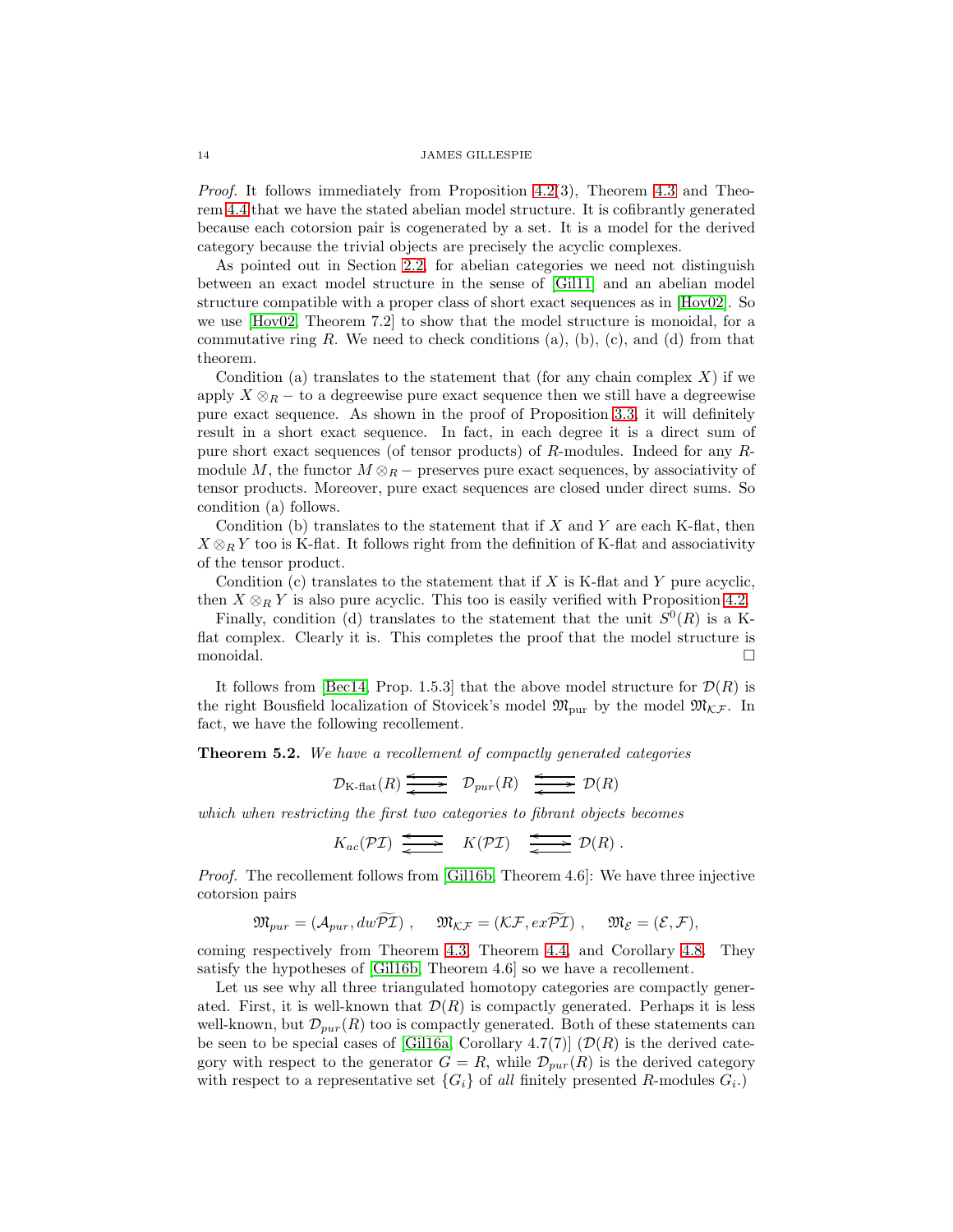It follows that  $\mathcal{D}_{K\text{-flat}}(R)$  is compactly generated. Indeed it is enough to show that the equivalent  $K_{ac}(\mathcal{PI})$  is compactly generated. But we now have that the inclusion  $I : K_{ac}(\mathcal{PI}) \to K(\mathcal{PI})$  has both a left and a right adjoint. In particular, note that I preserves coproducts and that  $K(\mathcal{PI})$  is compactly generated, as it is equivalent to  $\mathcal{D}_{pur}(R)$ . Now it is an exercise to check that the left adjoint of I carries a set of compact weak generators for  $K(\mathcal{PI})$  to a set of compact weak generators for  $K_{ac}(\mathcal{PI})$ .

### Acknowledgements

The author would like to express his sincere gratitude to Ioannis Emmanouil for carefully reading this manuscript. His comments and suggestions greatly improved the article and clarified some concepts for the author.

### **REFERENCES**

- <span id="page-14-17"></span>[Bec14] H. Becker, Models for singularity categories, Adv. Math. vol. 254, 2014, pp. 187–232.
- [Büh10] T. Bühler, *Exact Categories*, Expo. Math. vol. 28, no. 1, 2010, pp. 1–69.
- <span id="page-14-12"></span>[CFH] Lars Winther Christensen, Hans-Bjørn Foxby, and Henrik Holm, Derived Category Methods in Commutative Algebra, textbook draft in progress: https://www.math.ttu.edu/ lchriste/book.html.
- <span id="page-14-14"></span>[Emm16] Ioannis Emmanouil, On pure acyclic complexes, J. Algebra vol. 465, 2016, pp. 190–213.
- <span id="page-14-13"></span>[Emm19] Ioannis Emmanouil, On the relation between K-flatness and K-projectivity, J. Algebra vol. 517, 2019, pp. 320–335.
- <span id="page-14-0"></span>[Emm21] Ioannis Emmanouil, K-flatness and orthogonality in homotopy categories, 2021 preprint at http://users.uoa.gr/∼[emmanoui/research.html.](http://users.uoa.gr/~emmanoui/research.html)
- <span id="page-14-3"></span>[EGR97] E. Enochs, J.R. García Rozas, Tensor products of chain complexes, Math J. Okayama Univ. 39, 1997, pp. 19-42.
- <span id="page-14-5"></span>[EJ00] E. Enochs and O. Jenda, Relative homological algebra, de Gruyter Expositions in Mathematics vol. 30, Walter de Gruyter, New York, 2000.
- <span id="page-14-2"></span>[EGO17] Sergio Estrada, James Gillespie, and Sinem Odabasi, Pure exact structures and the pure derived category of a scheme, Math. Proc. Cambridge Philos. Soc. vol. 163, no. 2, 2017, pp. 251–264.
- <span id="page-14-4"></span>[GR99] J. R. García-Rozas, Covers and envelopes in the category of complexes of modules, Research Notes in Mathematics no. 407, Chapman & Hall/CRC, Boca Raton, FL, 1999.
- <span id="page-14-10"></span>[Gil04] James Gillespie, The flat model structure on Ch(R), Trans. Amer. Math. Soc. vol. 356, no. 8, 2004, pp. 3369–3390.
- [Gil11] James Gillespie, Model structures on exact categories, Journal of Pure and Applied Algebra, vol. 215, no. 12, 2011, pp. 2892–2902.
- <span id="page-14-9"></span>[Gil16a] James Gillespie, The derived category with respect to a generator, Ann. Mat. Pura Appl. (4) vol. 195, no. 2, 2016, pp. 371–402.
- <span id="page-14-18"></span>[Gil16b] James Gillespie, Gorenstein complexes and recollements from cotorsion pairs, Adv. Math. vol. 291, 2016, pp. 859–911.
- <span id="page-14-16"></span>[Gil16c] James Gillespie, Exact model structures and recollements, Journal of Algebra vol. 458, 2016, pp.265–306.
- <span id="page-14-7"></span>[Gil16d] James Gillespie, Hereditary abelian model categories, Bulletin of the London Mathematical Society vol. 48, no. 6, 2016, pp.895–922.
- <span id="page-14-15"></span>[Gil17b] James Gillespie, On Ding injective, Ding projective and Ding flat modules and complexes, Rocky Mountain J. Math. vol. 47, no. 8, 2017, pp. 2641–2673.
- <span id="page-14-6"></span>[GT06] Rüdiger Göbel and Jan Trlifaj, Approximations and Endomorphism Algebras of Modules, de Gruyter Expositions in Mathematics, vol. 41, Walter de Gruyter & Co., Berlin, 2006.
- <span id="page-14-11"></span>[Hov99] Mark Hovey, Model categories, Mathematical Surveys and Monographs vol. 63, American Mathematical Society, 1999.
- <span id="page-14-1"></span>[Hov02] Mark Hovey, Cotorsion pairs, model category structures, and representation theory, Mathematische Zeitschrift, vol. 241, 553-592, 2002.
- <span id="page-14-8"></span>[Kel90] B. Keller, Chain complexes and stable categories, Manuscripta Math. vol. 67, no. 4, 1990, pp. 379–417.